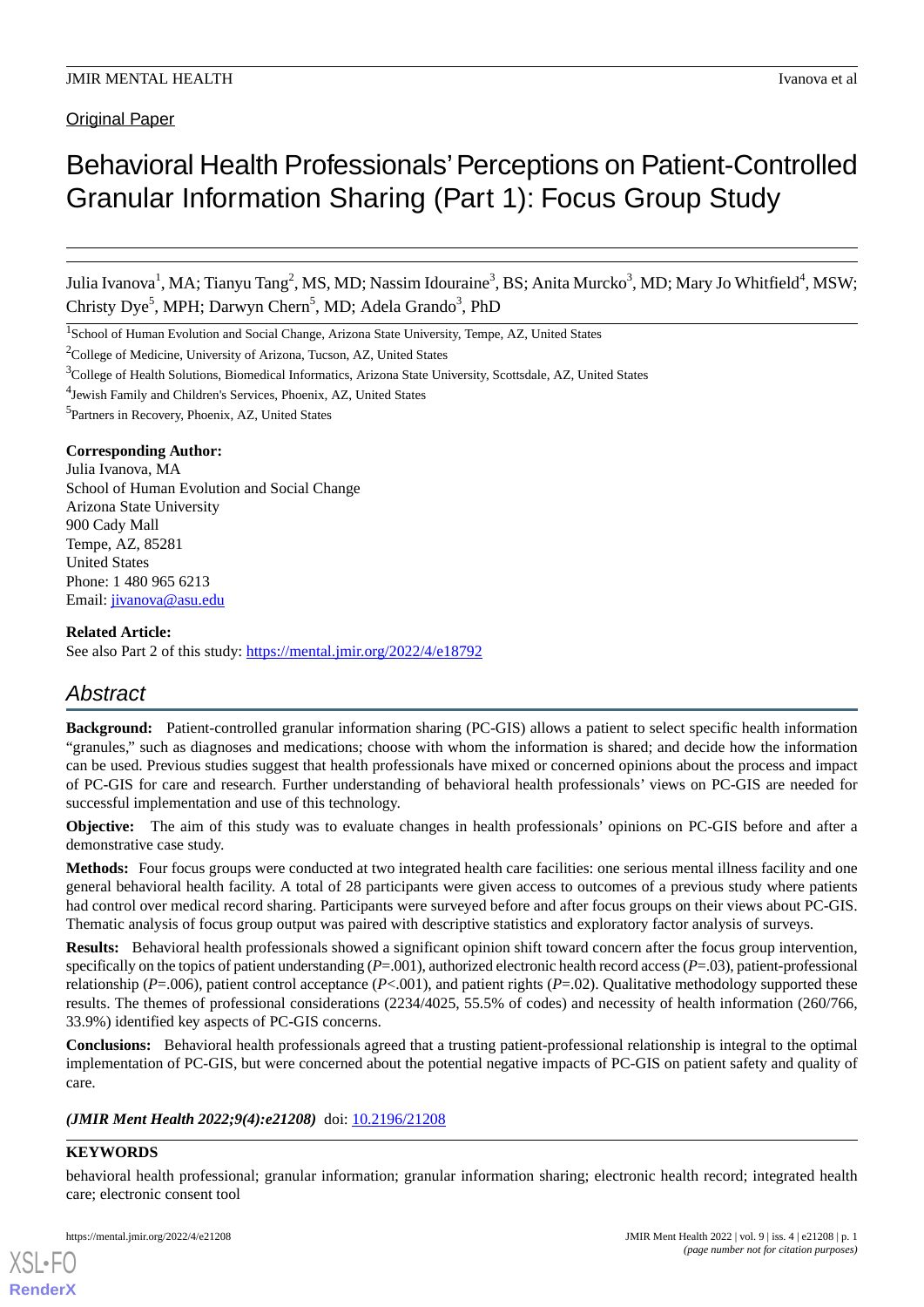# *Introduction*

Though the terms behavioral health and mental health are often used synonymously, the term behavioral health is broader. Mental health focuses solely on a person's psychological state, whereas behavioral health is a broader umbrella that incorporates physical and mental struggles: eating habits, exercise routines, and alcohol or drug consumption [\[1](#page-12-0),[2\]](#page-12-1). Behavioral care encompasses a variety of health services, including mental health care, psychiatric care, marriage and family counseling, substance use prevention, intervention, treatment and recovery, and others. Behavioral health professionals include, but are not limited to, psychiatrists, psychologists, counselors, clinicians, therapists, social workers, nurse practitioners, and others [\[3](#page-12-2)].

Patient-controlled granular information sharing (PC-GIS) allows patients to select "granules" or specific elements of their electronic health records (EHRs) and decide with whom to share this information [[4,](#page-12-3)[5](#page-12-4)]. This paper focuses on the clinical implications of PC-GIS of behavioral health information, long considered to be highly sensitive information by individuals and by US law [\[2](#page-12-1),[6-](#page-12-5)[8\]](#page-12-6). With the advance of integrated physical and behavioral health care delivery, recommendations for expanding patient control of health data have asserted enhanced patient privacy [\[9-](#page-12-7)[12\]](#page-13-0). Such suggestions underscore the importance of the PC-GIS process in health care, with patients considering which data to share and which to withhold (eg, "I do not want to share records related to past suicide attempts"). This concept includes the designation of specific data for specific care team members (eg, "I do not want to share past suicide attempt information with my endocrinologist"). Those with a serious mental illness (SMI), defined as an impairment severely interfering with daily activity, are at a higher risk for fragmented care and may, therefore, require different or additional PC-GIS options [[13-](#page-13-1)[15](#page-13-2)]. The literature suggests an evolving tension between patients desiring more access to, and control of, their EHR data and health care professionals who are concerned that such accessibility may negatively impact patient safety, care quality, and cost of care (eg, duplicate labs and diagnostic tests) if critical information is redacted based on patient choice.

Previous studies have established that PC-GIS is attainable using current electronic informed consent systems for care, research, or both, including perspectives on sensitivity and control of information [\[16](#page-13-3)-[21\]](#page-13-4). A 394-patient study using granular information sharing for research by Kim et al [\[17](#page-13-5)] demonstrated that patients responded positively to granular control, resulting in wide variability of sharing decisions. Caine and Hanania [\[5](#page-12-4)] showed that when given the option to exercise granular sharing with various care team participants, all 30 patients chose granular record sharing control over an "all or none" approach. These patients were also most likely (76.7%) to share all information with their primary physicians. A similar 30-patient study found that although PC-GIS on a need-to-know basis (83%) was preferred, patients (20%) admitted they did not understand what items a provider may "need to know" [[22\]](#page-13-6). Soni et al [[4,](#page-12-3)[23](#page-13-7)] evaluated how 25 behavioral health patients would apply PC-GIS using data from their own EHR, comparing patient and health professional sensitivity designation of the

[XSL](http://www.w3.org/Style/XSL)•FO **[RenderX](http://www.renderx.com/)** same items. Results showed that patients fully (19.3%) and partially disagreed (14.5%) with professionals' characterization of items. Patient rationale for their sharing choices was complex, including fear of discrimination, perceived relevancy to particular provider disciplines, and trust [\[4,](#page-12-3)[23\]](#page-13-7). While these studies emphasize patient perceptions of PC-GIS, they also highlight the need for research focused on health professionals' perceptions and recommendations on this topic [[4](#page-12-3)[,5,](#page-12-4)[16](#page-13-3)[,18](#page-13-8),[19,](#page-13-9)[22,](#page-13-6)[24](#page-13-10)[,25](#page-13-11)].

A few studies have explored how health professionals view PC-GIS and how such control may affect clinical care. In a 6-month prospective study by Tierney et al [[26\]](#page-13-12), 105 patients in a primary care clinic with 31 professionals were given PC-GIS capability. Of the 24 professionals who completed the poststudy survey, 63% responded "strongly agree" to the statement that patient restriction of information would reduce quality of care, while 54% of those providers agreed that patients having PC-GIS is "OK," further emphasizing the complexity of PC-GIS [[26\]](#page-13-12).

In another study, 20 behavioral health professionals were interviewed about their opinions on PC-GIS and consent [[2,](#page-12-1)[15\]](#page-13-2). Discussion topics were categorized into share, should share, or not share, constituting 100% of professional perceptions. Health professionals noted that patients should share information in cases of medical emergencies (57%), patient history data (52%), and medications and treatments (46%). Health professionals identified certain topics patients seemed reluctant to share: items related to substance use (48%), medical diagnoses (47%), and SMIs (39%) [[2\]](#page-12-1). Overall, the study found that while health professionals agreed patients should have more control over who accesses their EHR (70%), professionals also point out that there is certain information they believe should never be restricted (65%) [\[15](#page-13-2)]. Study findings also highlight health professionals' views that trust and patient comprehension may increase patients' sharing of information, especially involving sensitive behavioral health information [\[2](#page-12-1),[15\]](#page-13-2).

Previous studies suggest that health professionals have mixed or concerned opinions about the process and impact of PC-GIS for care and research [[4](#page-12-3)[,23](#page-13-7),[26,](#page-13-12)[27](#page-13-13)]. The research in this paper uses the focus group data of 28 integrated health care professionals collected by Ivanova et al in the part 2 of this study [\[27](#page-13-13)] to identify changes in opinions and understandings of behavioral health professionals provided with real patient examples and a full case study of PC-GIS. This study hypothesizes that knowing patients' granular data sharing choices leads to a decrease in behavioral health professionals' support for PC-GIS. To determine whether such effects occur, this study investigates health professionals' views on PC-GIS before and after the focus groups and explores potential trends based on cohort differences.

# *Methods*

## **Study Sites and Participants**

This study was approved by the Arizona State University Institutional Review Board (No. 00010309). The study sites were two outpatient integrated care facilities using the same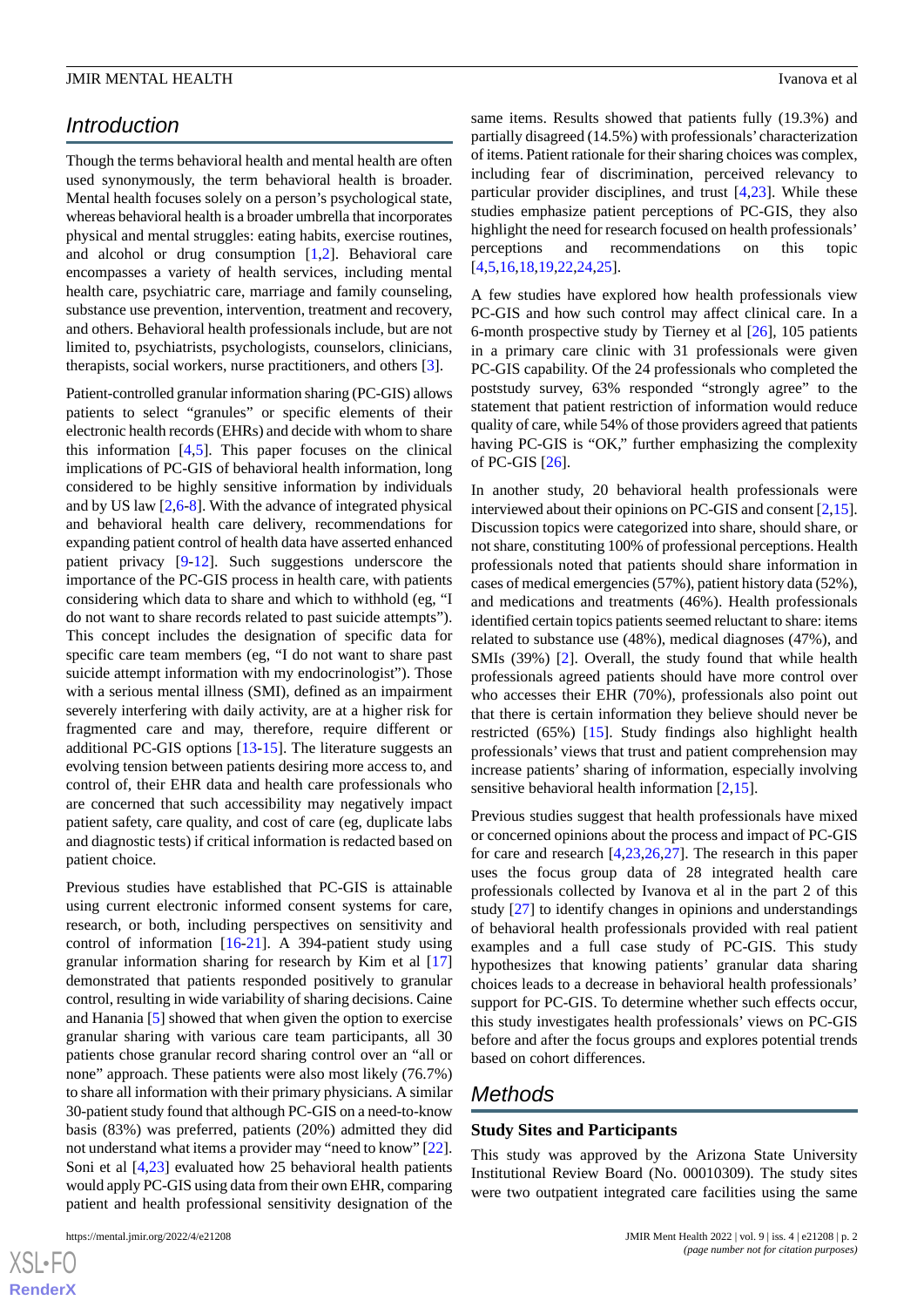EHR platform. One facility treats patients with SMI conditions (SMI facility), while the other predominantly treats patients with general behavioral health (GBH) conditions (GBH facility). This study used definitions from Grando et al [\[15](#page-13-2)] for prescribers and nonprescribers. GBH facility professionals were comprised of 15% prescribers and 85% nonprescribers, while SMI facility professionals were comprised of 10% prescribers and 90% nonprescribers.

Four, 2-hour focus groups were conducted at the study sites: two focus groups at each site, with seven behavioral health professionals each. Such a design allows sufficient time for individuals to share their thoughts while providing a small-group environment for conversation [[28-](#page-13-14)[30\]](#page-13-15). Focus group participants were facility employees, 21 years of age or older, who worked closely with patients with behavioral health conditions. Participants from the GBH facility were selected by executive staff, while participants from the SMI facility were recruited using flyers and were self-selected. A representative sample of prescribers and nonprescribers was sought for both facilities.

#### **Survey**

Participants were asked to individually complete a survey prior to the focus group. The survey was adapted from Tierney et al [[26\]](#page-13-12) and was comprised of nine statements that were rated on a Likert scale with the following responses: "strongly disagree," "somewhat disagree," "neutral," "somewhat agree," "strongly agree," and "don't know/can't say" [\(Table 1](#page-3-0)) [\[27](#page-13-13)]. The survey prompts were divided into six specific aims based on measuring concepts and primary impact, patient or professional ([Table 1\)](#page-3-0). After each focus group, participants completed the same survey to evaluate changes in opinions of PC-GIS after seeing how actual patients exercise choices. It was hypothesized that discussion of a demonstrative case study would lead to a decrease in behavioral health professionals'support for PC-GIS. The survey style ([Table 1](#page-3-0)) lends to measuring opinion changes.

The survey analysis was used to determine the presence or absence of directional opinion change following the focus groups. SPSS Statistics for Macintosh (version 27; IBM Corp) was used for descriptive statistics, Wilcoxon signed-rank testing, Cronbach  $\alpha$  tests, scree plots, and exploratory factor analysis on pre- and postsurvey results. Exploratory analysis was done with variables, or groups, of interest with appropriate sample sizes of at least 12 for exploratory factor analysis [[31-](#page-13-16)[33\]](#page-14-0). Descriptive statistics were computed using the bootstrapping option (10,000 replicates), and skewness and kurtosis results were used to confirm normal distribution and, thus, verification of data from the survey [[34\]](#page-14-1). Cronbach  $\alpha$  tests were run to ensure multidimensionality of the survey; an  $\alpha$  value below .80 was considered evidence of a multidimensional scale [[35\]](#page-14-2). Prompt selections of "don't know/can't say" were recorded as blank to avoid skewing results. The Likert scale results ranged from 1.00 ("strong disagreement") to 5.00 ("strong agreement"). For the pre– and post–Likert scale survey results [\[35](#page-14-2),[36\]](#page-14-3), the Wilcoxon signed-rank test (power=0.80,  $\alpha$ =.05) was applied to each survey prompt to determine significance for changes after the focus group for all participants  $(N=28)$  and between participants serving different patient populations (n=14 each).

Intended response concepts of survey prompts were identified based on results from Tierney et al [\[26](#page-13-12)] and were labeled as "prompt aim" [\(Table 1](#page-3-0)). Exploratory factor analysis showed which aims, or components, were actively measured by the survey and relationships between prompts based on participant response [[36,](#page-14-3)[37](#page-14-4)]. Varimax rotation was used because survey prompts were not designed to correlate [[26\]](#page-13-12). Measured components of the survey were identified by prompt magnitude in the output component matrix. This analysis revealed the component emphasis from pre- to postsurvey that was used to gauge professionals' perceptions [[35\]](#page-14-2). Scree plots were used to further validate the component results from the factor analysis where viable components had an exponential slope [\[35](#page-14-2)].

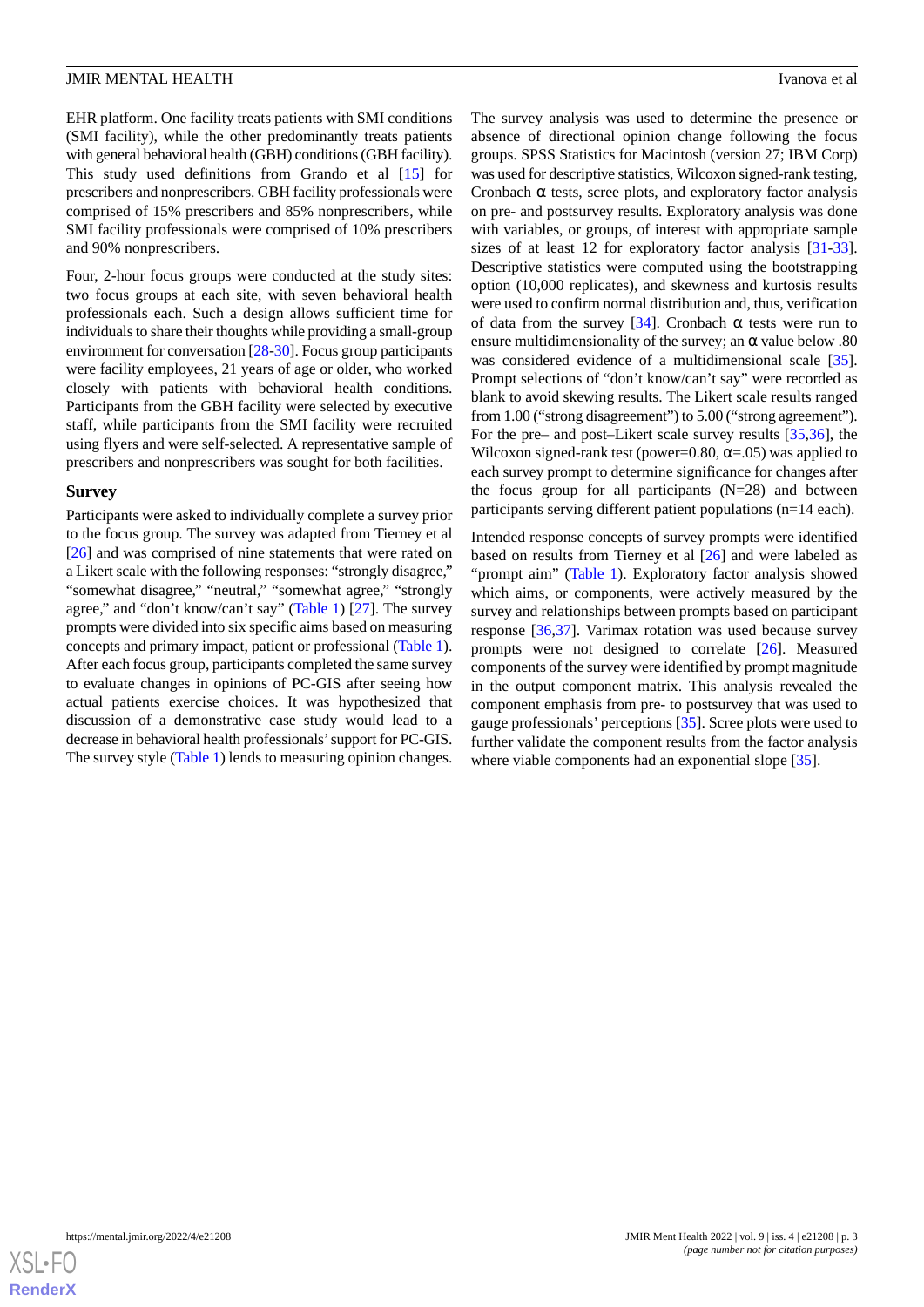<span id="page-3-0"></span>Table 1. Categorized survey prompts.

| Category and prompt aims           | Specific survey prompts <sup>a</sup> |                                                                                                           |                |
|------------------------------------|--------------------------------------|-----------------------------------------------------------------------------------------------------------|----------------|
|                                    | No.                                  | Phrasing                                                                                                  | Directionality |
| <b>Patient focused</b>             |                                      |                                                                                                           |                |
| <b>Patient control acceptance</b>  |                                      |                                                                                                           |                |
|                                    | 2                                    | I am comfortable with patients restricting my seeing some parts of their<br>$EHRb$ .                      | Positive       |
|                                    | $\overline{4}$                       | I think it is OK for patients to have control over who sees what information Positive<br>in their EHR.    |                |
|                                    | 6                                    | It is a good thing for patients to have control over who sees their EHR.                                  | Positive       |
| <b>Patient understanding</b>       |                                      |                                                                                                           |                |
|                                    | $\mathbf{1}$                         | I believe that patients understand what an EHR is.                                                        | Positive       |
| <b>Patient rights</b>              |                                      |                                                                                                           |                |
|                                    | 8                                    | The patient owns the information in his or her EHR.                                                       | Neutral        |
|                                    | 9                                    | As a patient, I would like to control the information in my EHR that<br>providers can see.                | Positive       |
| <b>Health professional focused</b> |                                      |                                                                                                           |                |
| <b>Authorized EHR access</b>       |                                      |                                                                                                           |                |
|                                    | 3                                    | My patients' EHRs are viewed only by people who should have access to Positive<br>them.                   |                |
| Patient-professional relationship  |                                      |                                                                                                           |                |
|                                    | 5                                    | Patients preventing me from seeing part or all of their EHR could affect<br>my relationships with them.   | Neutral        |
| <b>Quality of care</b>             |                                      |                                                                                                           |                |
|                                    | 7                                    | Restricting access to all or part of a patient's EHR will likely reduce the<br>quality of care I deliver. | Negative       |

<sup>a</sup>Survey prompts were grouped by overarching themes and classified as positive, neutral, or negative based on framing. Prompt numbers (eg, prompt 2) refer to chronology of the survey, following placement by Tierney et al [\[26\]](#page-13-12). <sup>b</sup>EHR: electronic health record.

## **Focus Group**

The focus group was presented in six sections ([Figure 1](#page-4-0)) [[27\]](#page-13-13). In Section 1, baseline perceptions of PC-GIS were elicited using examples and explanations of granular information and sharing [[9](#page-12-7)[,17](#page-13-5),[19](#page-13-9)[,27](#page-13-13),[38](#page-14-5)[,39](#page-14-6)]. In Section 2, the Soni et al [\[4](#page-12-3),[23\]](#page-13-7), or "card sorting," study was explained to participants, and a specific case from the study of granular sharing by an actual patient with patient-executed redactions was presented [\[27](#page-13-13)]. Participants were then shown the complete patient data set without redaction in Section 3 as if a provider decided to "break the glass," a term that refers to health care professionals' retrieval of a patient's redacted information in an emergency.

During Section 4, the same patient's data were presented by category (ie, alcohol use and alcoholism, communicable diseases, drug abuse, genetic information, mental health, other addictions, other information, and sexuality and reproductive health) and sensitivity (ie, very sensitive, somewhat sensitive, or not sensitive). Section 5 explored that patient's choices to

share those categories with different health care professionals and institutions.

Finally, in Section 6, participants were asked to reflect on their understanding, opinions, and recommendations for PC-GIS.

Two qualitative analysis techniques were applied to focus group outputs to provide insight into the survey results. Thematic analysis was used to find and define emergent topics of importance to participants [\[40](#page-14-7)]. Audio recordings of the focus groups were transcribed through a third party [\[41](#page-14-8)] and screened for accuracy by three researchers working sequentially by visual annotation. The validated transcriptions were analyzed using Braun and Clarke's [\[42](#page-14-9)] thematic analysis guidelines and anthropological methodology through six iterations, resulting in quantifiable codes and themes [\[35](#page-14-2)]. The units of analysis were meaningful phrases per participant and themes identified through repetition and frequency in transcripts. MAXQDA software (VERBI GmbH) was used to identify and define emerging themes from transcripts. Themes and codes were defined and refined iteratively by three researchers.

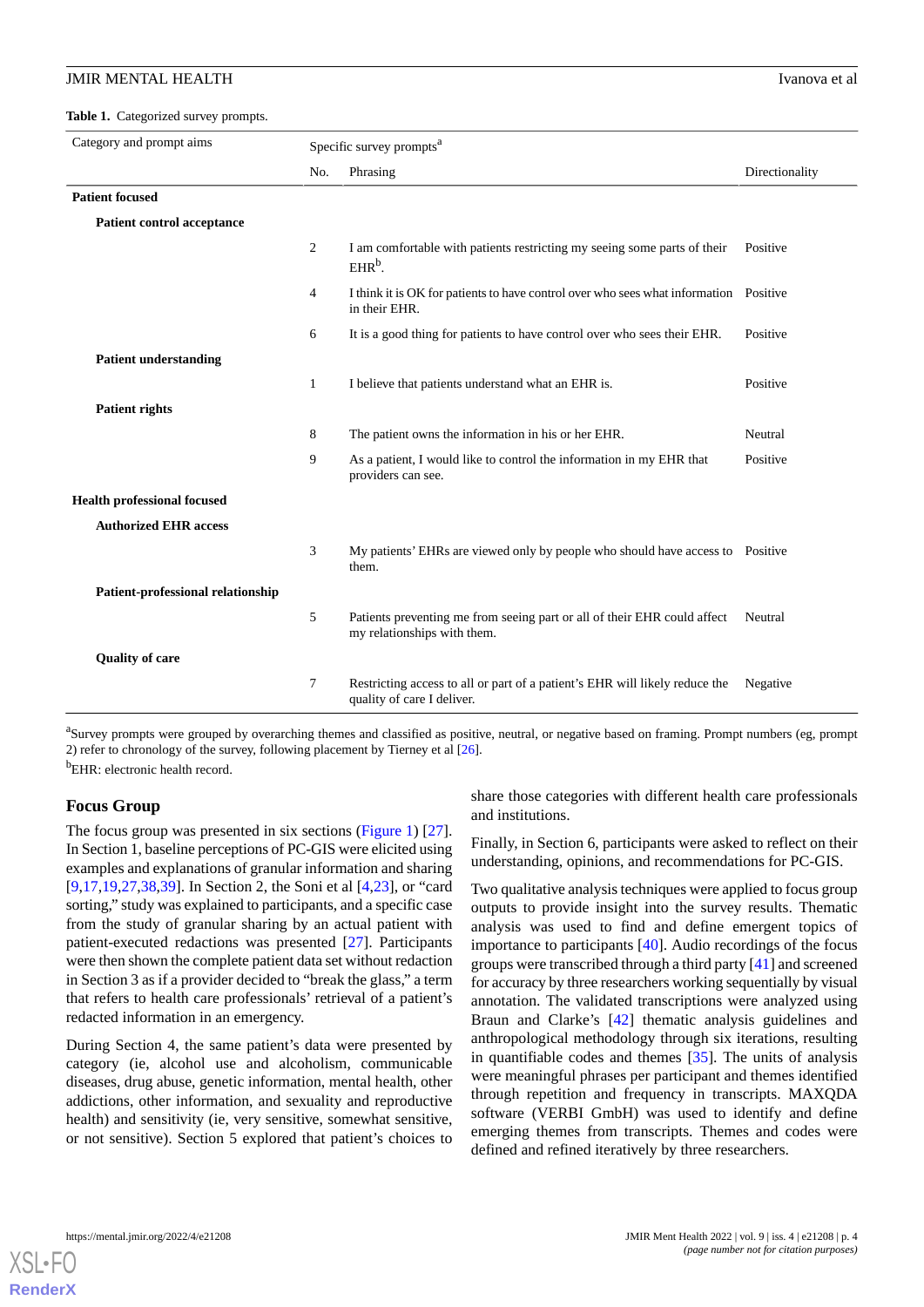<span id="page-4-0"></span>Figure 1. Focus group flow. Section themes are shown on the left with representative questions for each section on the right (numbered). This figure was adapted from Ivanova et al  $[27]$ .



## **Survey and Focus Group Integration**

## *Results*

The exploratory factor analysis results from the survey were used to organize emergent themes and subthemes from the focus group thematic analysis in the last iteration. This step permitted complementary analysis of qualitative and quantitative results.

After providing descriptive statistics and exploratory factor analysis results, themes and codes were used to interpret these results and provide insight into opinion shifts regarding PC-GIS. To compare themes between patient populations, quote matrices and complex coding queries (intersection-set) were performed.

## **Demographics**

A total of 28 participants were recruited [\(Table 2](#page-5-0)). Out of these participants, 5 (18%) prescribers (ie, physicians and nurse practitioners) and 23 (82%) nonprescribers were identified [\[15](#page-13-2)]. This was a demographically representative sample of professionals at each site. All 28 participants took the presurvey and 27 (96%) took the postsurvey.

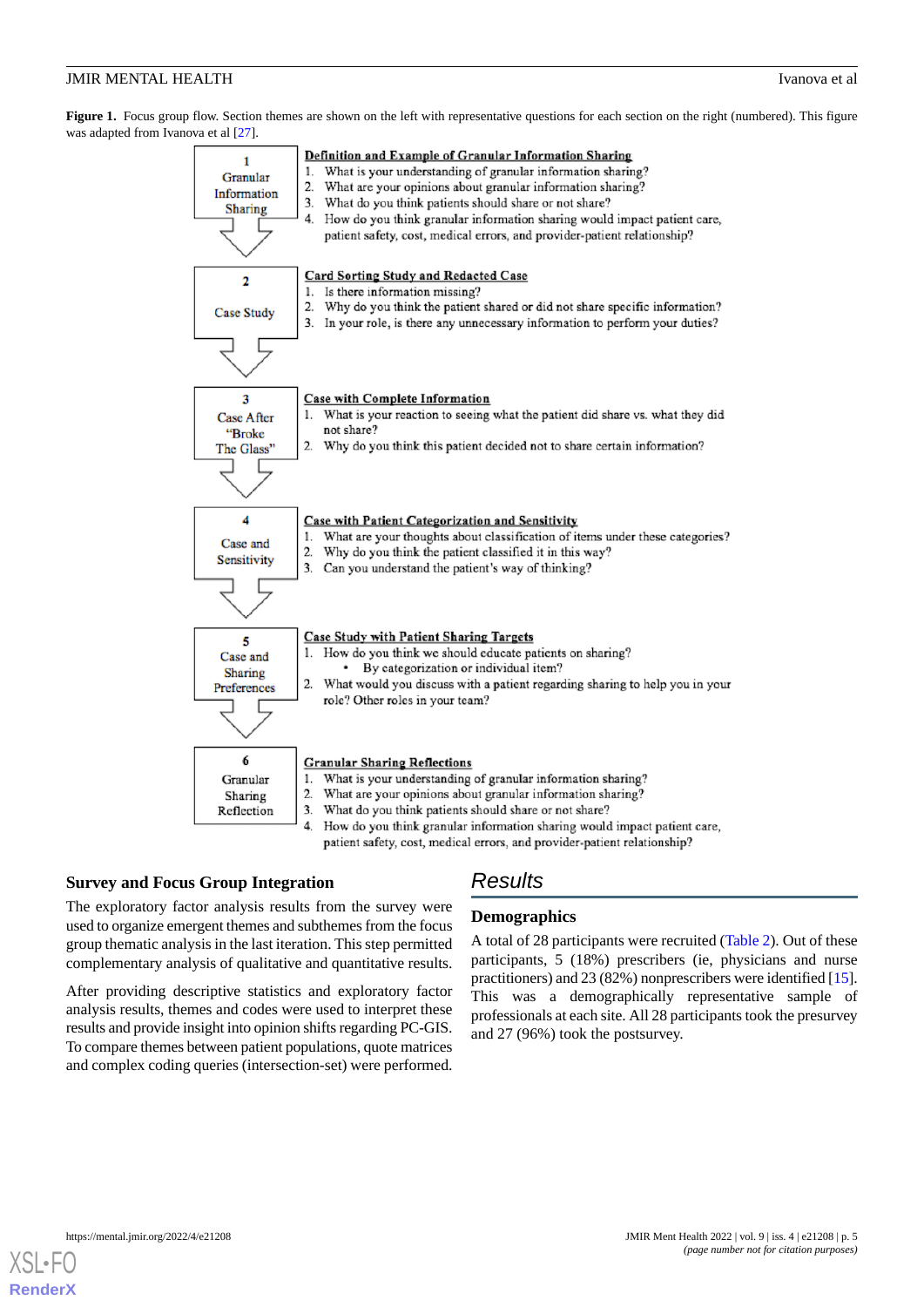<span id="page-5-0"></span>**Table 2.** Participant roles and population representation.

| Role type <sup>a</sup>            | Participants, $n$ (%) <sup>b</sup>          |                                          |                |  |  |
|-----------------------------------|---------------------------------------------|------------------------------------------|----------------|--|--|
|                                   | General behavioral health facility $(n=14)$ | Serious mental illness facility $(n=14)$ | Total $(N=28)$ |  |  |
| Counselors                        | 3(21)                                       | 1(7)                                     | 4(14)          |  |  |
| <b>Nurses</b>                     | 1(7)                                        | 2(14)                                    | 3(11)          |  |  |
| Rehabilitation specialists        | 1(7)                                        | 2(14)                                    | 3(11)          |  |  |
| Case managers                     | 1(7)                                        | 2(14)                                    | 3(11)          |  |  |
| Clinical coordinators             | 3(21)                                       | 0(0)                                     | 3(11)          |  |  |
| Administrators                    | 0(0)                                        | 3(21)                                    | 3(11)          |  |  |
| Physicians (prescribers)          | 2(14)                                       | 1(7)                                     | 3(11)          |  |  |
| Nurse practitioners (prescribers) | 2(14)                                       | 0(0)                                     | 2(7)           |  |  |
| Peer mentors                      | 0(0)                                        | 1(7)                                     | 1(4)           |  |  |
| Medical assistants                | 0(0)                                        | 1(7)                                     | 1(4)           |  |  |
| Discharge planners                | 0(0)                                        | 1(7)                                     | 1(4)           |  |  |
| Social workers                    | 1(7)                                        | 0(0)                                     | 1(4)           |  |  |

<sup>a</sup>The table, taken from Ivanova et al [\[27\]](#page-13-13), groups participants by role types (prescribers are indicated) and patient population.

<sup>b</sup>Percentages may not add up to 100 due to rounding.

## **Changes in Behavioral Health Professionals' Perceptions: Survey**

Comparison of the pre– and post–focus group survey responses demonstrated two significant changes: (1) change from strong agreement to strong disagreement (mean <2.5, including SE) with patient-focused survey prompts and (2) change from strong agreement to strong disagreement (mean >3.5, including SE) with professional-focused survey prompts ([Table 3](#page-5-1)). Descriptive analysis results provided skewness and kurtosis statistics exhibiting normal distribution of data, a validation of the survey results and usability of participant responses.

Drilling into the specific prompts, as defined in [Table 1,](#page-3-0) patient understanding (prompt 1, *P*=.001), patient-professional relationship (prompt 5, *P*=.006), and patient control acceptance (prompt 6, *P*=.005) demonstrated significant change, with increased concern about patient control. Authorized EHR access (prompt 3, *P*=.03) and patient rights (prompt 9, *P*=.02) also showed significant change toward concern, validating the study hypothesis. Of note, patient-professional relationship (prompt 5) is considered a negatively phrased expression [\[26](#page-13-12),[27\]](#page-13-13), providing insight into the postsurvey shift in the quality-of-care response.

<span id="page-5-1"></span>**Table 3.** Results of the descriptive statistics for the pre- and postsurveys.

| Prompt no.     | Prompt aim                         | Prompt directionality |                     | Presurvey score <sup>a</sup> , mean (SE) Postsurvey score <sup>a</sup> , mean (SE) | $P$ value <sup>b</sup> |
|----------------|------------------------------------|-----------------------|---------------------|------------------------------------------------------------------------------------|------------------------|
|                | Patient understanding              | Positive              | 3.5(0.2)            | $2.5^{\circ}$ (0.2)                                                                | .001                   |
| $\overline{2}$ | Patient control acceptance         | Positive              | 3.5(0.3)            | 2.3(0.3)                                                                           | < 0.001                |
| 3              | Authorized EHR <sup>d</sup> access | Positive              | $4.5^{\circ}$ (0.2) | $3.7^{\circ}$ (0.3)                                                                | .03                    |
| $\overline{4}$ | Patient control acceptance         | Positive              | $3.9^{\circ}$ (0.3) | $2.2^{\circ}$ (0.2)                                                                | < 0.001                |
| 5              | Patient-professional relationship  | Neutral               | 3.2(0.3)            | $4.0^{\circ}$ (0.2)                                                                | .006                   |
| 6              | Patient control acceptance         | Positive              | $3.8^{\circ}$ (0.2) | $2.7^{\circ}$ (0.3)                                                                | .005                   |
|                | Quality of care                    | Negative              | 3.6(0.3)            | $3.9^{\circ}(0.3)$                                                                 | .16                    |
| 8              | Patient rights                     | Neutral               | 3.6(0.3)            | 3.3(0.3)                                                                           | .40                    |
| 9              | Patient rights                     | Positive              | $3.8^{\circ}$ (0.3) | $3.1^{\circ}$ (0.2)                                                                | .02                    |

<sup>a</sup>The survey scores ranged from 1.00 ("strong disagreement") to 5.00 ("strong agreement").

<sup>b</sup>*P* values were based on the pre- to postsurvey change using the Wilcoxon signed-rank test.

<sup>c</sup>These statistics are strongly within overall agreement (mean >3.5, including SE) or disagreement (mean <2.5, including SE).

 ${}^{d}$ EHR: electronic health record.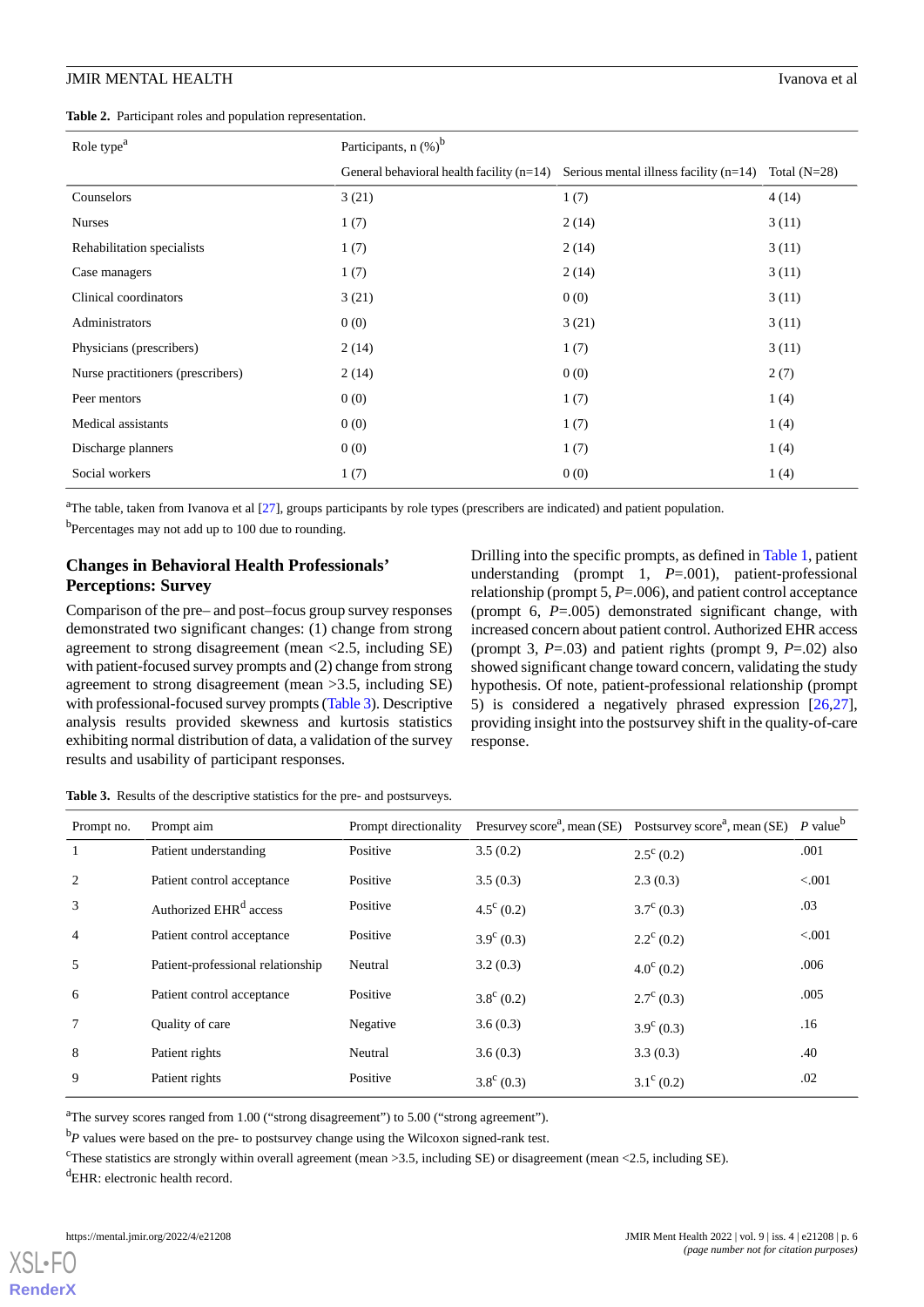Presurvey results loaded into four main components: patient control acceptance, professional considerations, patient rights, and patient understanding. In postsurvey loadings, exploratory factor analysis revealed only three components present; patient understanding was now absent ([Table 4\)](#page-6-0). After pairing with the

descriptive statistics, results suggest that after the focus group, participants became more concerned with patient rights and patient control acceptance and the impact of these aspects on professional matters*,* such as quality of care and patient-professional relationship.

<span id="page-6-0"></span>**Table 4.** Pre- and postsurvey exploratory factor analysis loadings.

| Prompt<br>no.  | Presurvey component, factor analysis loading <sup>a</sup> |                                                    |                  | Postsurvey component, factor analysis loading <sup>a</sup> |                               |                  |                                  |
|----------------|-----------------------------------------------------------|----------------------------------------------------|------------------|------------------------------------------------------------|-------------------------------|------------------|----------------------------------|
|                | Patient control<br>acceptance                             | Professional consid-<br>Patient rights<br>erations |                  | Patient understanding                                      | Patient control<br>acceptance | Patient rights   | Professional con-<br>siderations |
| $\mathbf{1}$   | 0.0                                                       | 0.0                                                | 0.1              | 0.9 <sup>b</sup>                                           | 0.4                           | 0.8 <sup>b</sup> | 0.1                              |
| 2              | $0.8^{\rm b}$                                             | 0.1                                                | 0.0              | $-0.1$                                                     | 0.4                           | $0.6^{\rm b}$    | 0.3                              |
| $\mathfrak{Z}$ | $-0.1$                                                    | $-0.8^{b}$                                         | 0.4              | $-0.2$                                                     | $-0.5$                        | 0.7 <sup>b</sup> | 0.4                              |
| $\overline{4}$ | 1.0 <sup>b</sup>                                          | 0.0                                                | 0.1              | 0.1                                                        | 0.7 <sup>b</sup>              | 0.4              | 0.3                              |
| 5              | $-0.2$                                                    | 0.7 <sup>b</sup>                                   | 0.2              | $-0.4$                                                     | $-0.2$                        | 0.1              | $-0.9^{\rm b}$                   |
| 6              | 0.8 <sup>b</sup>                                          | $-0.2$                                             | 0.1              | 0.3                                                        | 0.8 <sup>b</sup>              | 0.2              | 0.3                              |
| $\tau$         | $-0.1$                                                    | 0.8 <sup>b</sup>                                   | 0.4              | $-0.1$                                                     | $-0.4$                        | $-0.3$           | $-0.6^{\rm b}$                   |
| 8              | 0.1                                                       | 0.1                                                | 0.9 <sup>b</sup> | 0.1                                                        | 0.2                           | 0.8 <sup>b</sup> | $-0.1$                           |
| 9              | 0.9 <sup>b</sup>                                          | $-0.1$                                             | $-0.1$           | $-0.2$                                                     | 0.8 <sup>b</sup>              | 0.2              | 0.2                              |

<sup>a</sup>Negative loadings are due to directionality of prompts and are not significant. Scree plot results ensured overall viability of components.

<sup>b</sup>This value is this prompt's highest absolute loading for this component.

## **Behavioral Health Professionals' Concerns Around PC-GIS: Focus Group**

In the next step of validating the hypothesis, thematic analysis (4025 codes) of focus groups yielded three main themes ([Figure](#page-7-0) [2](#page-7-0)), complementing the survey components [\(Table 5](#page-8-0)). The themes were professional considerations (2234/4025, 55.5%), patient aspects (1046/4025, 26.0%), and PC-GIS technology aspects (745/4025, 18.5%).

The professional considerations theme covers themes that directly impact a provider, including information needed to provide health care services. The patient aspects theme encompasses all topics relating specifically to patient experience and rationale. The PC-GIS technology aspects theme reflects the specific discussion of PC-GIS process and operations ([Table](#page-8-0) [5](#page-8-0) and [Figure 2\)](#page-7-0).

The survey results show the shift to concern yielding components of patient control acceptance, patient rights, and professional considerations, while thematic analysis shows how professional discussion revolved predominantly around professional considerations, such as necessity of health information [\(Figure 2\)](#page-7-0). This overall shift toward professional concern around PC-GIS was observed in the focus group discussion and was coded under multiple themes and subthemes; an example quotation is as follows:

*...what if there were an issue of depression affecting [the patient's] hygiene or dental care, and the dentist doesn't know how to explain that? Similarly, if you*

*had a dentist who was seeing dental care being compromised because you had somebody with an eating disorder, who do they have to collaborate with or even that comfort of making that referral.* [Nonprescriber]

Similarly, professionals quickly pointed to the complexity of PC-GIS in their domain and the potential for negative impact on patient care:

*...I think if a patient has seen numerous doctors, they all should be on the same page with medications because of any contraindications.* [Nonprescriber]

The survey results reflect understanding and opinions in a quantitative fashion, while the interviews demonstrate how the concepts are linked.

Thematic analysis also conveys the complexity of participant perceptions, with subthemes interweaving patient and professional considerations. Regarding 879 codes, the reactions subtheme included general feedback about PC-GIS (n=255, 29.0%) as well as specific concerns (n=334, 38.0%), predominantly relating to patient safety and health. Patient safety and health encompassed issues ranging from missing medications and the potential for drug-drug interactions to the need for improved physical and mental health integration. A minority (n=149, 17.0%) of participants felt that data sharing in health care as an environment should never be granular: "[This is] not a place to be granular*.*" Other issues surfacing in the health professional concern area included the mismatch of

```
XSL•FO
RenderX
```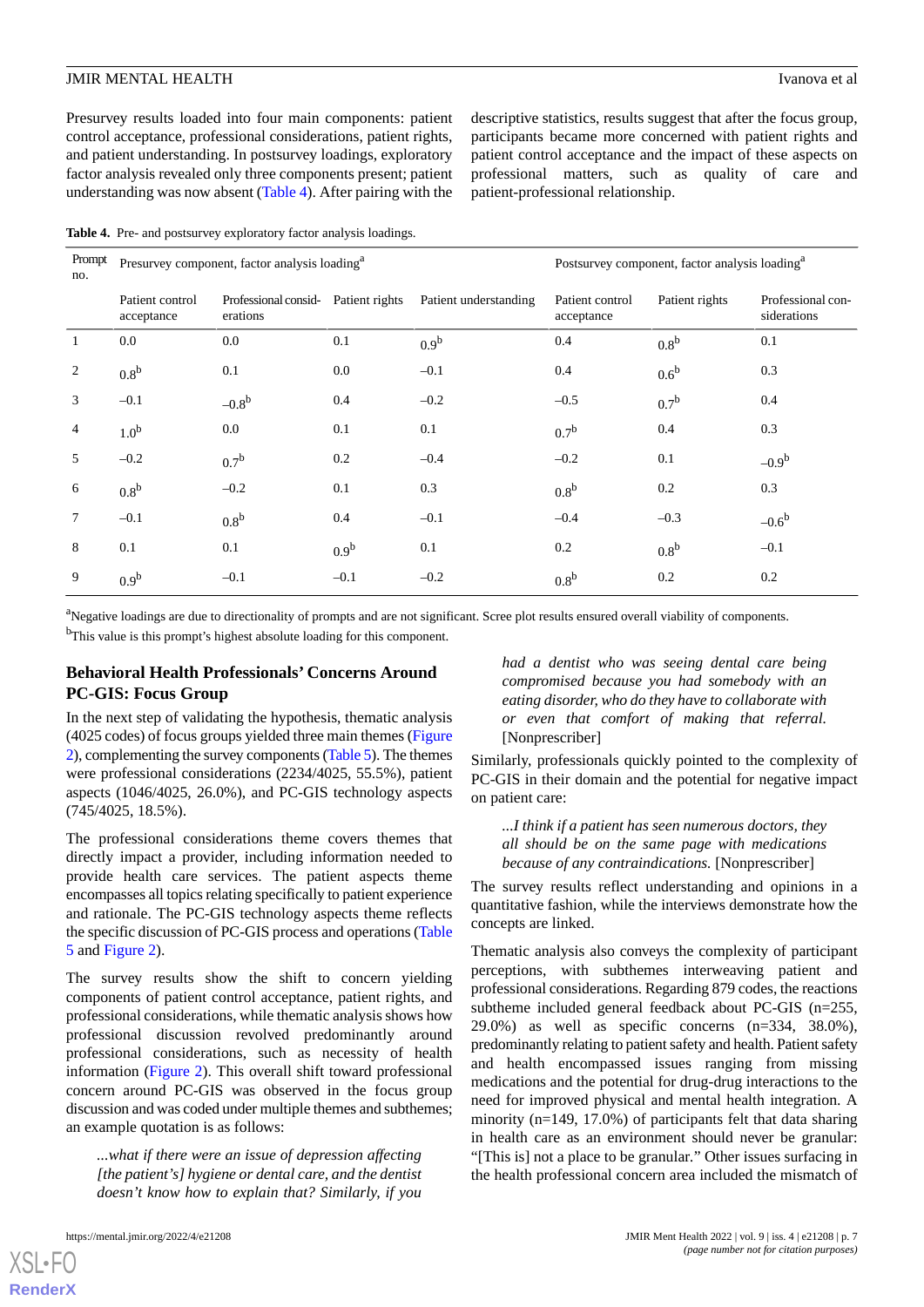patients' interpretation of information versus health professionals' interpretation.

While the patient aspects theme included two subthemes corresponding to exploratory factor analysis components, the major subtheme of patient perspective considered drew greatly on health professionals'thoughts on patients'reasoning to share or not share health information. Indeed, 65.0% of 722 codes (n=469) within the patient perspective considered subtheme were specifically related to patient reasoning to not share, such as patient fears or fear of discrimination (n=113, 24.0%). Many instances of patient reasoning (n=201, 42.9%) dealt with patients' understanding and comprehension.

To provide further context for the quantitative results, participant opinions from within the reactions subtheme (Section 2 codes: 81/116, 69.8%; Section 4 codes: 35/116, 30.2%) were divided into three groups: concerned, supportive, and mixed opinions. For Section 2 questions, regarding the redacted case study, 46% (37/81) expressed mixed opinions, 36% (29/81) were concerned, and 19% (15/81) were supportive. Within Section 4 questions, regarding patient categorization and sensitivity, 43% (15/35) expressed concerned opinions, 37% (13/35) expressed mixed opinions, and 20% (7/35) were supportive. Of note, PC-GIS unease revolved around patient safety:

<span id="page-7-0"></span>*After you see it in action [Soni et al case study], seeing what they shared versus what was in the chart, I think this safety risk is extremely high.* [Nonprescriber]

To that end, participants suggested prioritizing a risk-benefit analysis tool for patients as an adjunct to professional-patient PC-GIS interactions:

*...if there can be something figured out...just like the duties to warn, just like this that there is some way that you can obtain that information under certain circumstances...I can see where it could actually improve providers'relations where [the patients are] not going in paranoid that they're judging because, you know, [they] have a mental illness and [professionals] prejudged [them].* [Nonprescriber]

A common theme among all focus group participants was that role-specific, essential health information access should be considered when granting PC-GIS authority:

*I would be worried that the patient doesn't share the right information with the right provider.* [Prescriber]

The problem is that "essential" information depends on the circumstances of the patient:

*Okay, I think [PC-GIS is] a good thing because I know if I had depression and there was no good reason for my dentist to know that...now if I have an eating disorder and I'm throwing up all the time, that's going to ruin your teeth. But I would hopefully choose to share that information with my dentist. But it's my choice I guess and that's what's nice.* [Nonprescriber]

**Figure 2.** Emergent themes and subthemes from focus group thematic analysis on patient-controlled granular information sharing (PC-GIS). There were a total of 4025 codes.



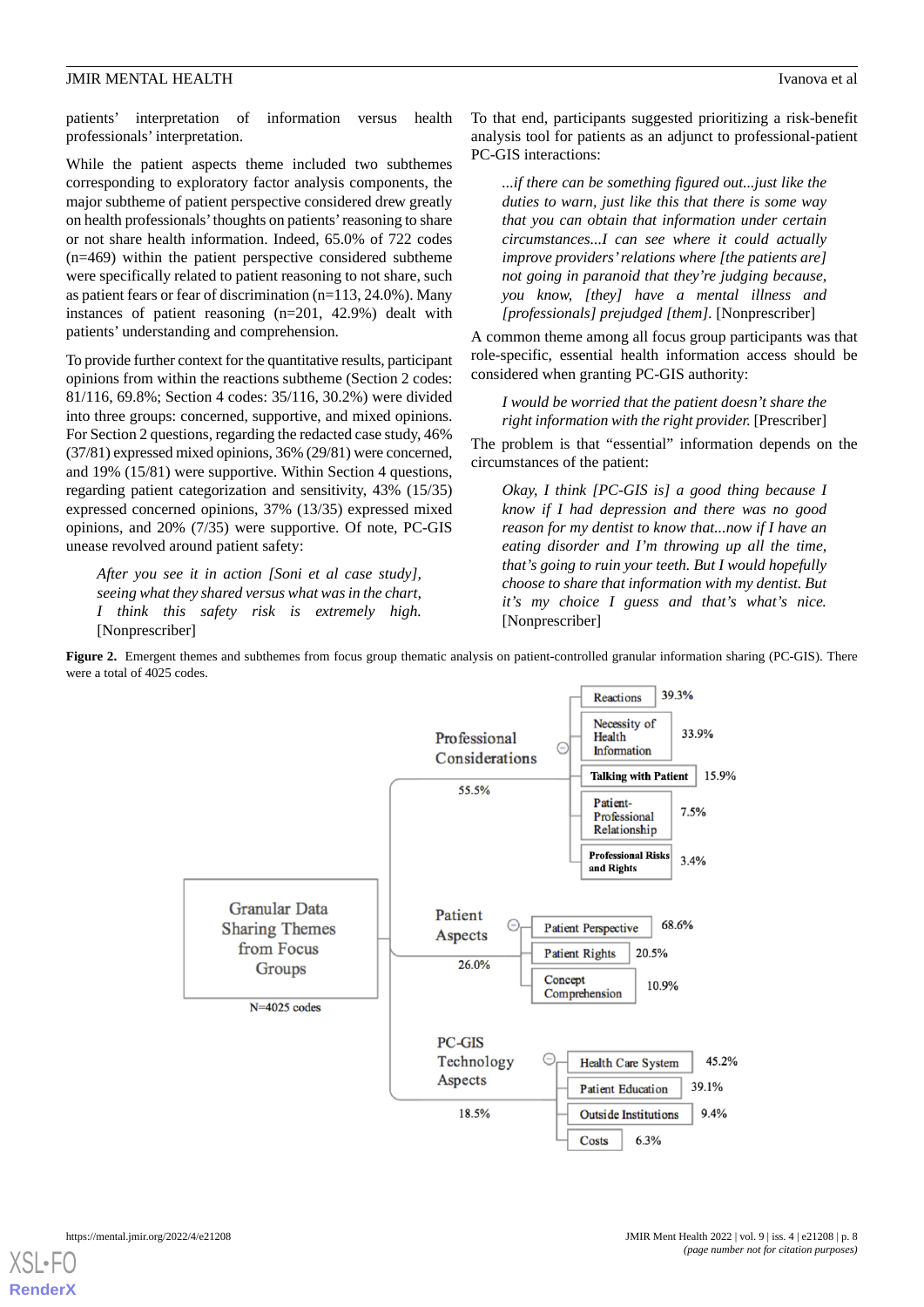## **JMIR MENTAL HEALTH** Ivanova et al

<span id="page-8-0"></span>**Table 5.** Definitions of subthemes for coding and quotations.

| Themes and subthemes                   | Definition                                                                                                                                                                                                                                | Example quotation                                                                                                                                                                                                                                                                                                                                                                                                                                                               |
|----------------------------------------|-------------------------------------------------------------------------------------------------------------------------------------------------------------------------------------------------------------------------------------------|---------------------------------------------------------------------------------------------------------------------------------------------------------------------------------------------------------------------------------------------------------------------------------------------------------------------------------------------------------------------------------------------------------------------------------------------------------------------------------|
| <b>Professional considerations</b>     |                                                                                                                                                                                                                                           |                                                                                                                                                                                                                                                                                                                                                                                                                                                                                 |
| Reactions                              | How professionals react to defini-<br>tions, case examples, questions, etc                                                                                                                                                                | "Yeah, I would be worried that the patient doesn't share the right informa-<br>tion with the right provider." [Prescriber]                                                                                                                                                                                                                                                                                                                                                      |
| Necessity of health information        | When a professional references the<br>need for pertinent health informa-<br>tion at the point of care                                                                                                                                     | "Patients if they did have a mental illness they're taking psychiatric med-<br>ications they're not going to disclose to the PCP <sup>a</sup> the meds they're taking,<br>you can't check for interactions and then just can't provide good care."<br>[Prescriber]                                                                                                                                                                                                              |
| Talking with patient                   | How professionals talk with and<br>seek health information from pa-<br>tients                                                                                                                                                             | "Just ask what they're being treated for those conditions, and so what are<br>they taking." [Nonprescriber]                                                                                                                                                                                                                                                                                                                                                                     |
| Patient-professional relation-<br>ship | When linking the patient-profession-<br>al relationship to granular data<br>sharing                                                                                                                                                       | "Kind of going back to [the] gender dysphoria thingThat is also some-<br>thing that I would want to know because I would want you to be comfort-<br>able, and so, I'd want to make sure that I'm referring to you how you want<br>to be as and using the name you want to be known by. And I'd want my<br>office to do the same thing. So, that kind of stuff is also important to know<br>too." [Prescriber]                                                                   |
| Professional risks and rights          | When a professional considers their<br>own personal risks related to granu-<br>lar data sharing                                                                                                                                           | "Yeah, be it the actual patient or the provider, life being put in jeopardy<br>by not having certain information. I'm thinking more than HIV AIDS"<br>[Nonprescriber]                                                                                                                                                                                                                                                                                                           |
| <b>Patient aspects</b>                 |                                                                                                                                                                                                                                           |                                                                                                                                                                                                                                                                                                                                                                                                                                                                                 |
| Patient perspective                    | When a professional responds from<br>a patient perspective                                                                                                                                                                                | "I think more how the patient perceives the information is more sensitive.<br>This is more than perception." <sup>b</sup> [Nonprescriber]                                                                                                                                                                                                                                                                                                                                       |
| Patient rights                         | When a professional references<br>federal or state statutes regarding<br>patient rights                                                                                                                                                   | "I really think it is hard because I've talked to a lot of people who say that<br>their medical doctors don't understand the behavioral health side. So if<br>they, if it wasn't affecting their behavioral health or their medical health,<br>then I think they should have the right to not talk about it if they don't feel<br>comfortable." [Nonprescriber]                                                                                                                 |
| Concept comprehension                  | When a professional refers to a pa-<br>tient's uninformed or potentially<br>risky data sharing choices                                                                                                                                    | "But I've also seen people's lives be put in jeopardy because maybe,<br>whether it be a paranoia or just not understanding or something, I don't<br>want anything shared or, like provider six said, we've had it—maybe there<br>is a substance abuse issue." [Nonprescriber]                                                                                                                                                                                                   |
| PC-GIS <sup>c</sup> technology aspects |                                                                                                                                                                                                                                           |                                                                                                                                                                                                                                                                                                                                                                                                                                                                                 |
| Health care system                     | When a professional refers to shar-<br>ing information for care coordina-<br>tion with others throughout the<br>health care system                                                                                                        | "Not necessarily with that topic that I think if a patient has seen numerous<br>doctors, they all should be on the same page with medications because of<br>any contraindications." [Nonprescriber]                                                                                                                                                                                                                                                                             |
| Patient education                      | When a professional describes or<br>references patient education about<br>granular information sharing                                                                                                                                    | "Tell them the reason why we're asking, the importance of it, and to help<br>them understand why we need the information." [Nonprescriber]                                                                                                                                                                                                                                                                                                                                      |
| <b>Outside</b> institutions            | When a professional refers to exter-<br>nal institutions and organizations<br>with legal control over health data<br>sharing (eg, Department of Home-<br>land Security, courts, law enforce-<br>ment, and Department of Public<br>Safety) | "I think that's one of the things that a lot of our patients that they have a<br>legal background or on court-ordered treatment, meaning, they are not<br>necessarily wanting treatment, but the court says that they have to. It is a<br>valid reason for them to be a little nervous and stuff, because 'what are<br>you going to tell, are you just trying to get more information so I can go<br>back to jail" [Nonprescriber]                                              |
| Costs                                  | When a professional highlights the<br>fiscal aspects of granular data shar-<br>ing (eg, costs to patient, institution,<br>and system)                                                                                                     | "I was thinking from a cost perspective. Granular information sharing<br>could increase cost because if you don't give all the information, I could<br>see a provider redoing things that have already began so they can get the<br>information they need to make a good decision. Whereas, if they have that<br>information and knew what the history was, they would know where to<br>start instead of having to start all the time from the beginning." [Nonpre-<br>scriber] |

<sup>a</sup>PCP: primary care physician.

<sup>b</sup>All participants in the focus group agreed with this comment.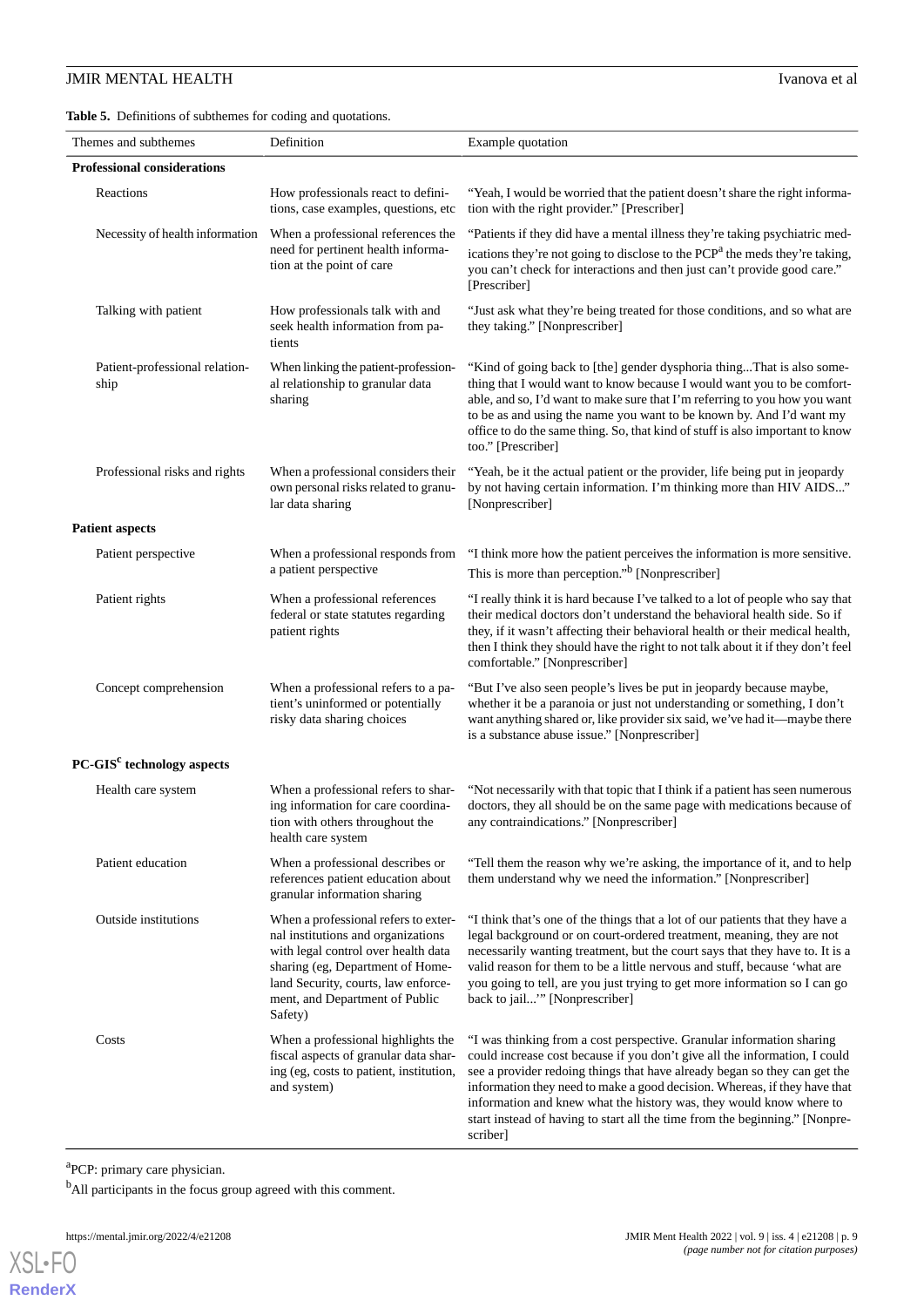c PC-GIS: patient-controlled granular information sharing.

## **Impact of Patient Populations: Survey and Focus Group Integration**

Exploration of potential differences between health professionals using descriptive statistics and drilling down on qualitative data led to identification of two distinct patient populations: GBH and SMI. Descriptive statistics and Wilcoxon signed-rank tests were performed separately for each group ([Table 6](#page-9-0)). Differences were observed in the presurvey, where participants treating an SMI population showed agreement with all positively phrased prompts. Meanwhile, those treating the GBH population showed agreement only with prompts 3 and 7: authorized EHR access (positive phrasing) and quality of care (negative phrasing). Differences were compounded in the postsurvey, where participants treating an SMI population showed agreement only

with prompt 5: patient-professional relationship (neutral phrasing perceived as negative) [\[26](#page-13-12),[27\]](#page-13-13). Those treating a GBH population agreed with the negatively perceived prompts (ie, patient-professional relationship and quality of care) and disagreed with a positively worded prompt (ie, patient control acceptance; [Table 6\)](#page-9-0). Participants treating an SMI population initially perceived PC-GIS positively, then made a significant shift to neutral or mixed opinion with concern over the patient-professional relationship prompt (*P*=.007). The participants treating a GBH population showed concern over PC-GIS with a shift to concern over the following prompts: patient control acceptance (prompt 2, *P*=.007; prompt 4, *P*=.009), quality of care (*P*=.01), and patient understanding  $(P=.03)$ .

<span id="page-9-0"></span>**Table 6.** Descriptive statistics by predominant patient population.

| Prompt<br>no.  | Prompt aim                         | Prompt directionality | Presurvey score <sup><math>a</math></sup> , mean (SE) |                  | Postsurvey score <sup>a</sup> , mean (SE) |                        |               |                        |
|----------------|------------------------------------|-----------------------|-------------------------------------------------------|------------------|-------------------------------------------|------------------------|---------------|------------------------|
|                |                                    |                       | GBH <sup>b</sup>                                      | SMI <sup>c</sup> | <b>GBH</b>                                | $P$ value <sup>d</sup> | <b>SMI</b>    | $P$ value <sup>d</sup> |
| -1             | Patient understanding              | Positive              | 3.3(0.3)                                              | 3.7 $(0.2)^e$    | 2.3(0.3)                                  | .03                    | 2.7(0.3)      | .02                    |
| 2              | Patient control acceptance         | Positive              | 3.1(0.4)                                              | 3.9 $(0.3)^e$    | $1.7(0.3)^e$                              | .007                   | 3.0(0.4)      | .02                    |
| 3              | Authorized EHR <sup>f</sup> access | Positive              | 4.1 $(0.4)^e$                                         | 4.8 $(0.1)^e$    | 3.8(0.4)                                  | .47                    | 3.7(0.4)      | .01                    |
| $\overline{4}$ | Patient control acceptance         | Positive              | 3.4(0.4)                                              | 4.5 $(0.1)^e$    | $1.7(0.3)^e$                              | .009                   | 2.8(0.3)      | .004                   |
| 5              | Patient-professional relationship  | Neutral               | 3.9(0.3)                                              | 2.5(0.4)         | 4.1 $(0.3)^d$                             | .41                    | 3.8 $(0.3)^e$ | .007                   |
| 6              | Patient control acceptance         | Positive              | 3.4(0.4)                                              | 4.1 $(0.2)^e$    | 2.4(0.4)                                  | .28                    | 3.2(0.4)      | .16                    |
| $\tau$         | Quality of care                    | Negative              | 4.0 $(0.3)^e$                                         | 3.2(0.5)         | 4.4 $(0.3)^e$                             | .01                    | 3.4(0.4)      | .43                    |
| 8              | Patient rights                     | Neutral               | 3.6(0.4)                                              | 3.6(0.4)         | 2.9(0.4)                                  | .10                    | 3.8(0.4)      | .72                    |
| 9              | Patient rights                     | Positive              | 3.1(0.4)                                              | 4.5 $(0.2)^e$    | 2.4(0.3)                                  | .19                    | 3.8(0.3)      | .03                    |

<sup>a</sup>The survey scores ranged from 1.00 ("strong disagreement") to 5.00 ("strong agreement").

<sup>b</sup>GBH: general behavioral health.

c SMI: serious mental illness.

<sup>d</sup>P values were based on the pre- to postsurvey change using the Wilcoxon signed-rank test.

<sup>e</sup>These values are in overall agreement (including SE) or disagreement (including SE).

<sup>f</sup>EHR: electronic health record.

Quote matrices were applied to specify differences between GBH and SMI professionals on survey aims, with some subtopics within themes considered when applicable. GBH professionals showed greater frequency of discussing negative reactions (32/44, 73% of codes), positive reactions (14/22, 64%), professional risks and rights (44/67, 66%), and outside institutions (52/69, 75%). SMI professionals more frequently discussed the following subtopics: do not need to know (21/23, 91%), patient-professional relationship (124/180, 68.9%), trust (22/32, 69%), patient aspects (669/1046, 64.0%), and costs (36/46, 78%). These results reflect large differences in frequencies of thematic analysis coded topics. However, while a topic may be suggested, the discourse may not contain an

opinion. Therefore, a second layer of qualitative analysis to identify subthemes was performed.

To identify differences in participant perceptions on themes, subthemes, and topics within subthemes, complex coding queries were used to categorize negative, positive, or mixed perception codes. GBH professionals perceived costs and trust negatively, overall [\(Table 7](#page-10-0)). SMI professionals referred to professional risks and rights topics with a negative slant, while the other topics were presented in a mixed or positive fashion. The complex coding queries highlight the complexity of the topic and suggest an impact of patient population on subthemes and topics.

**[RenderX](http://www.renderx.com/)**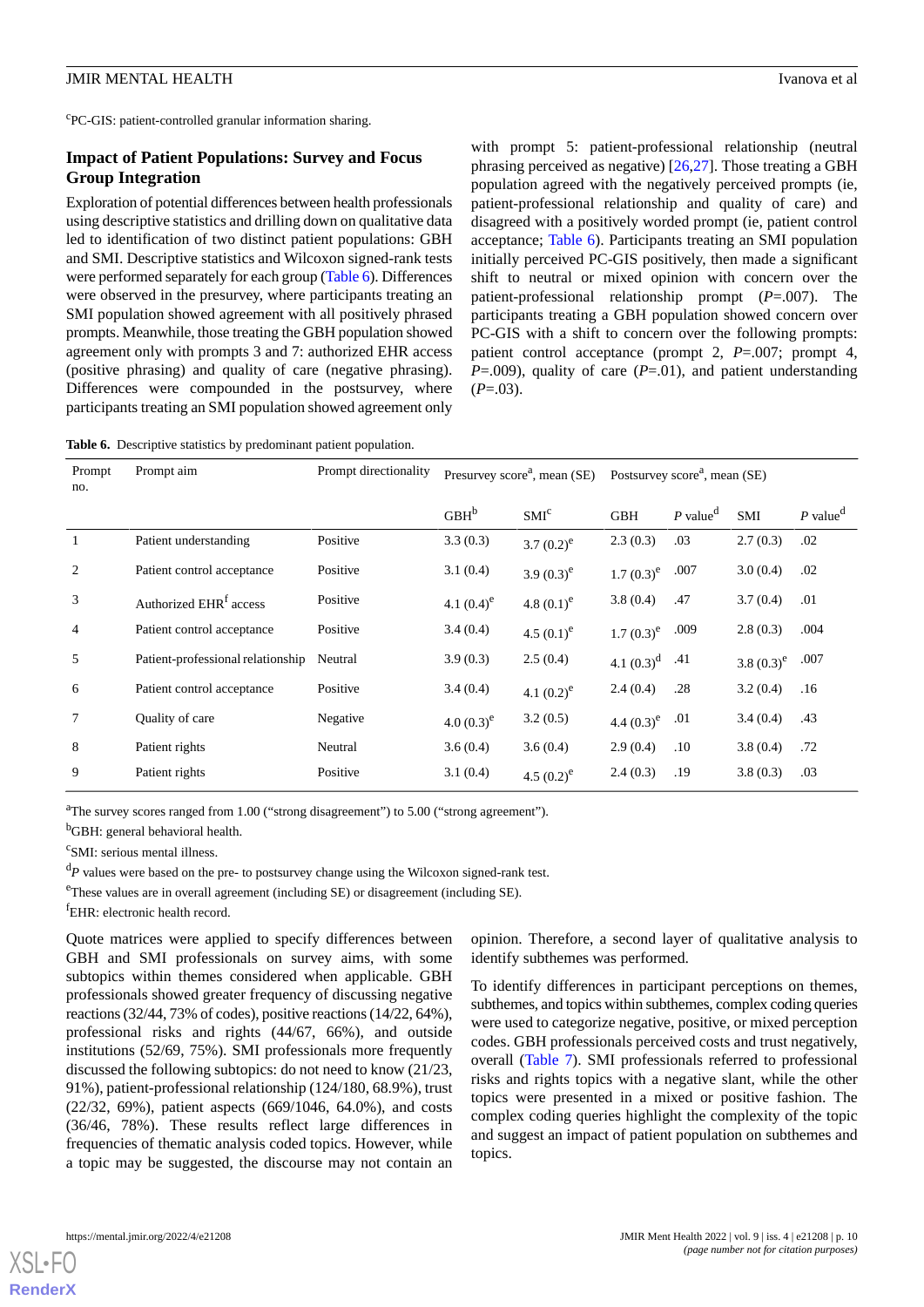<span id="page-10-0"></span>**Table 7.** Complex coding query results of topic perceptions.

| Topics, themes, and participant perception                                | Instances of perceptions for each topic by facility, n (%) |                                 |
|---------------------------------------------------------------------------|------------------------------------------------------------|---------------------------------|
|                                                                           | General behavioral health facility                         | Serious mental illness facility |
| Do not need to know (within the necessity of health information subtheme) |                                                            |                                 |
| Negative $(n=0)$                                                          | N/A <sup>a</sup>                                           | N/A                             |
| Positive $(n=1)$                                                          | 1(100)                                                     | 0(0)                            |
| Mixed $(n=4)$                                                             | 2(50)                                                      | 2(50)                           |
| Patient-professional relationship                                         |                                                            |                                 |
| Negative $(n=4)$                                                          | 4(100)                                                     | 0(0)                            |
| Positive $(n=4)$                                                          | 3(75)                                                      | 1(25)                           |
| Mixed $(n=3)$                                                             | 1(33)                                                      | 2(67)                           |
| Trust (within the patient-professional relationship subtheme)             |                                                            |                                 |
| Negative $(n=1)$                                                          | 1(100)                                                     | 0(0)                            |
| Positive $(n=2)$                                                          | 1(50)                                                      | 1(50)                           |
| Mixed $(n=0)$                                                             | N/A                                                        | N/A                             |
| Professional risks and rights                                             |                                                            |                                 |
| Negative $(n=15)$                                                         | 11(73)                                                     | 4(27)                           |
| Positive $(n=3)$                                                          | 3(100)                                                     | 0(0)                            |
| Mixed $(n=5)$                                                             | 5(100)                                                     | 0(0)                            |
| <b>Outside institutions</b>                                               |                                                            |                                 |
| Negative $(n=0)$                                                          | $\rm N/A$                                                  | N/A                             |
| Positive $(n=10)$                                                         | 10(100)                                                    | 0(0)                            |
| Mixed $(n=3)$                                                             | 3(100)                                                     | 0(0)                            |
| <b>Costs</b>                                                              |                                                            |                                 |
| Negative $(n=3)$                                                          | 2(67)                                                      | 1(33)                           |
| Positive $(n=2)$                                                          | 0(0)                                                       | 2(100)                          |
| Mixed $(n=3)$                                                             | 0(0)                                                       | 3(100)                          |

 $\alpha$ <sup>a</sup>N/A: not applicable; there were no instances of this perception regarding this topic.

The mixed methodology analysis focused on the differences between SMI and GBH professionals, where SMI professionals displayed lower levels of concern regarding the process of PC-GIS, more frequently citing the following topics: do not need to know (21/23, 91% of codes), patient-professional relationship (124/180, 68.9%), and trust (22/32, 69%).

# *Discussion*

## **Principal Findings**

Results show that behavioral health professionals had fewer positive views on PC-GIS after the focus group, with a significant opinion shift toward concern on the following topics: patient understanding (*P*=.001), authorized EHR access (*P*=.03), patient-professional relationship (*P*=.006), patient control acceptance ( $P = .005$ ), and patient rights ( $P = .02$ ). Qualitative methodology supported these results, as themes and subthemes, such as professional considerations (2234/4025, 55.5% of codes) and necessity of health information (260/766, 33.9%), identified aspects of PC-GIS concerns; indeed, participant opinions after

[XSL](http://www.w3.org/Style/XSL)•FO **[RenderX](http://www.renderx.com/)**

viewing the case study without redactions (Section 4) showed increased levels of concern (7% overall change).

Mixed methodology results after the focus group showed concerns that PC-GIS could negatively impact behavioral health professionals' ability to deliver optimal care. This perception shift was evident in qualitative results from discussions dominated by patient health and safety topics (combined, 60.3% [70/116] of codes of concerned reaction). Our results show that behavioral health professionals remained highly concerned about patient granular control for a variety of reasons [[18\]](#page-13-8). Health professionals in our study highlighted potential negative effects of granular sharing, including impact on the professional-patient relationship and lack of access to necessary health information, reflected in the professional considerations theme. A minority of professionals (149/879, 17.0%) considered health care as simply "not a place to be granular," while most acknowledged acceptance of the trend toward increasing PC-GIS and offered concrete recommendations for proactive processes that could help ensure patient safety while preserving record sharing choice.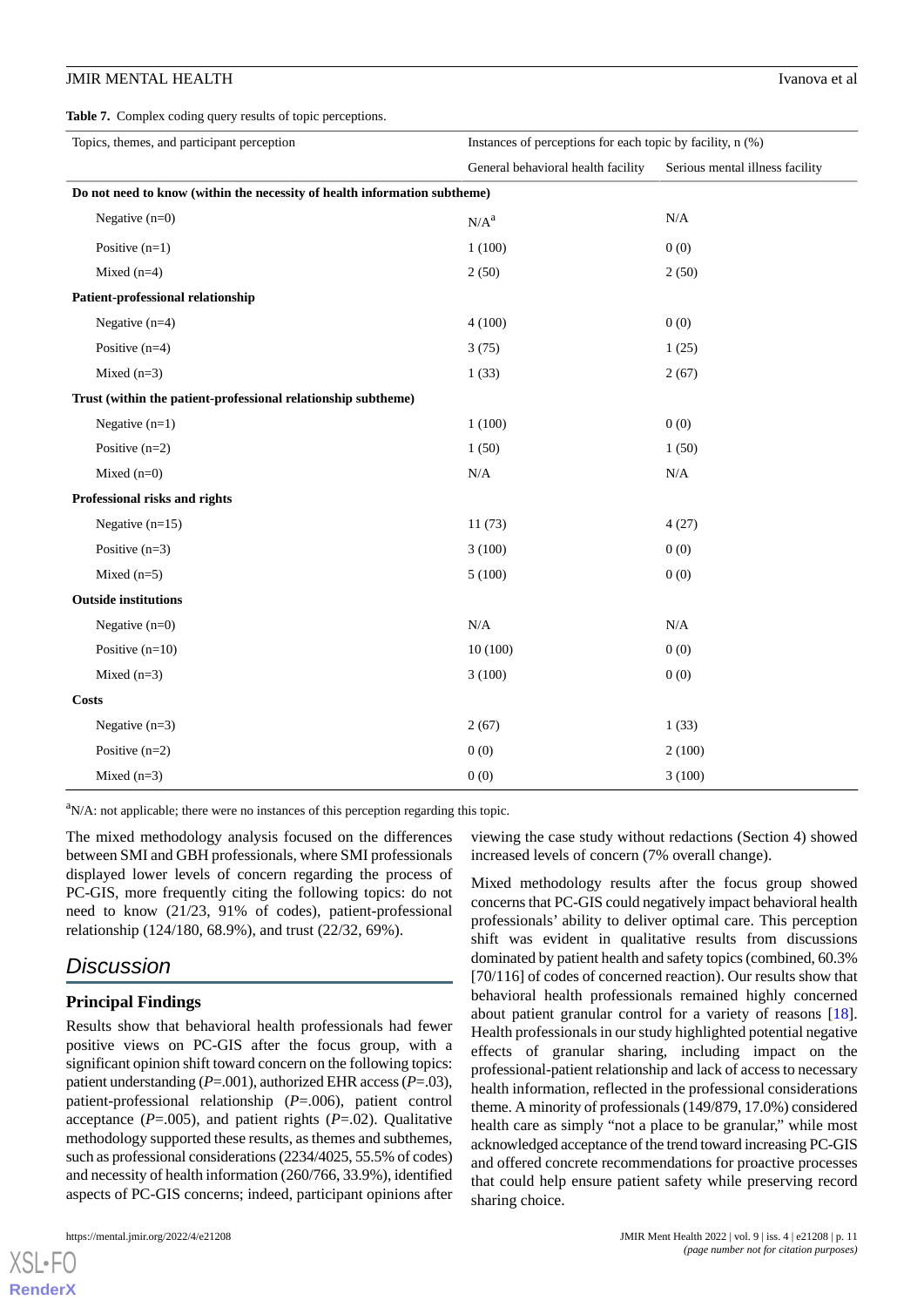Much of the literature focuses on patient perspectives of PC-GIS, demonstrating that patients respond positively to having granular control over data sharing [[5,](#page-12-4)[17](#page-13-5),[18,](#page-13-8)[24](#page-13-10)], while casting doubt on a patient's understanding of information relevancy or professionals' "need to know" [\[5](#page-12-4),[15\]](#page-13-2). Our study reflects similar concerns by behavioral health professionals, where subthemes included necessity of health information (260/766, 33.9% of codes) and patient concept comprehension (13/115, 11.3%). Our thematic analysis demonstrated that when professionals are shown results of a patient's granular sharing choices, they view the choices from the patient perspective, while expressing apprehension that necessary role-specific information may not be appropriately shared [[4](#page-12-3)]. Employing shared decision-making using specialty-tailored methods may help alleviate such concerns [[5](#page-12-4)[,15](#page-13-2),[27\]](#page-13-13).

A trusting bond is important in health care delivery and is a continued underlying basis in quality of care and patient outcomes in health literature [\[2](#page-12-1),[43](#page-14-10)[-46](#page-14-11)]. Our qualitative results refer to trust when subthemes such as talking with patient, patient-professional relationship, and patient education directly deal with strengthening the relationship and understanding between health professionals and patients. A recent study by Esmaeilzadeh [\[47](#page-14-12)] showed that patients' trust in providers influences their trust in information sharing technology. Our qualitative results exemplify some processes that health professionals may use to strengthen trust: "Tell them [patients] the reason why we're asking, the importance of it, and to help them understand why we need the information." Indeed, this type of approach to strengthening the professional-patient relationship was a common recommendation in our study, as well as in existing literature, to alleviate professionals' worry over patients not sharing appropriate information [[15](#page-13-2)[,27](#page-13-13),[44](#page-14-13)[,46](#page-14-11),[47\]](#page-14-12).

Proceeding further into the topic of education, professionals involved in PC-GIS must have the knowledge, background, and tools to assist patients in making safe sharing choices. This is exemplified in the case where a professional supports a patient's choice to withhold behavioral health diagnoses and medications from a patient's dentist. In reality, oral health and behavioral health have many important intersections, including substance use disorder and eating disorders [[48\]](#page-14-14). Therefore, organizations and institutions must ensure that their PG-GIS process and professionals are prepared to provide sound advice to ensure patient safety. While health care institutions need to consider PC-GIS use in integrated and coordinated care, attention should be paid to critical policies, such as Title 42 CFR (Code of Federal Regulations) Part 2 and the CARES (Coronavirus Aid, Relief, and Economic Security) Act [\[8](#page-12-6),[38,](#page-14-5)[49](#page-14-15)], and safe implementation of health care technologies relevant to health information exchange and patient EHRs [[11,](#page-13-17)[22](#page-13-6)]. Professionals must be actively engaged in the creation, implementation, and monitoring of data sharing policies that integrate relevant statutes as well as advances in technology and biomedicine. Our results show that when provided with an in-depth explanation of tools affecting health care delivery, health care professionals can begin the necessary dialogue regarding concerns and recommendations for improvement [[27\]](#page-13-13). Identification of concerns for all stakeholders is necessary for

successful implementation of health care technologies, such as PC-GIS.

While some research exists that considers health professionals' opinions on granular sharing and consent, few studies have explored the behavioral health realm, where care generates and uses highly sensitive patient information [\[26](#page-13-12),[50,](#page-14-16)[51](#page-14-17)]. Our study has added to knowledge on behavioral health professionals' perceptions [\[27\]](#page-13-13), while exposing divergence between behavioral health professionals who treat differing patient populations. Results comparing behavioral health professionals'predominant patient populations indicate that those working with an SMI population displayed lower levels of concern and focused on patient aspects (669/1046, 64.0% of codes), as compared to participants working with the GBH population (patient control acceptance, *P*=.004; patient understanding, *P*=.02).

Our results provide a perspective on the relevance of studies from physical health settings application to behavioral and integrated health groups [\[13](#page-13-1)]. Based on a pilot study where some patients were given PC-GIS capabilities, Tierney et al [[26\]](#page-13-12) showed that 63% of the providers strongly agreed that granular information restriction will likely reduce the quality of care delivered. Our study found that after the focus group intervention, behavioral health professionals agreed overall with Tierney et al's findings, moving from strong agreement to strong disagreement regarding patient-focused survey prompts. Such outcomes show that behavioral health professionals have similar levels of concern about PC-GIS as compared to other health professionals. However, their concerns may differ in scope and application, as behavioral health patients may be more vulnerable to addictions, discrimination, and influence from outside institutional pressures [\[52](#page-14-18)-[54\]](#page-14-19).

The divergence observed became more visible when looking at the two facilities. Survey analysis showed that participants from the SMI facility not only viewed PC-GIS more positively than those from the GBH facility, but they also displayed differences in what survey aims (ie, patient-professional relationship and patient rights) we found to have significant change from preto postsurvey. Professionals from the SMI facility displayed a significant  $(P=0.007)$  shift from neutral to mixed opinions regarding the patient-professional relationship, an aim falling within the patient aspects category. Results from the quote matrices reinforced these outcomes, as the conversation by SMI facility professionals focused more heavily on patient aspects (669/1046, 64.0% of codes). On the contrary, GBH facility participants showed consistent agreement ([Table 6\)](#page-9-0) on professional-focused prompts and disagreement with patient-focused prompts. Health professionals working with an SMI population may view PC-GIS with less concern because they typically interact with their patients more frequently over longer periods of time [[55,](#page-14-20)[56](#page-14-21)]. One approach to alleviating PC-GIS concerns may be in bolstering patient-professional relationships and communication.

Integrated care that emphasizes transparency and patient-centeredness are health system goals [[9](#page-12-7),[10\]](#page-12-8). This study highlights key aspects of PC-GIS that must be considered for its broader and deeper integration in the care environment. Improving process transparency benefits patients and

 $XS$ -FO **[RenderX](http://www.renderx.com/)**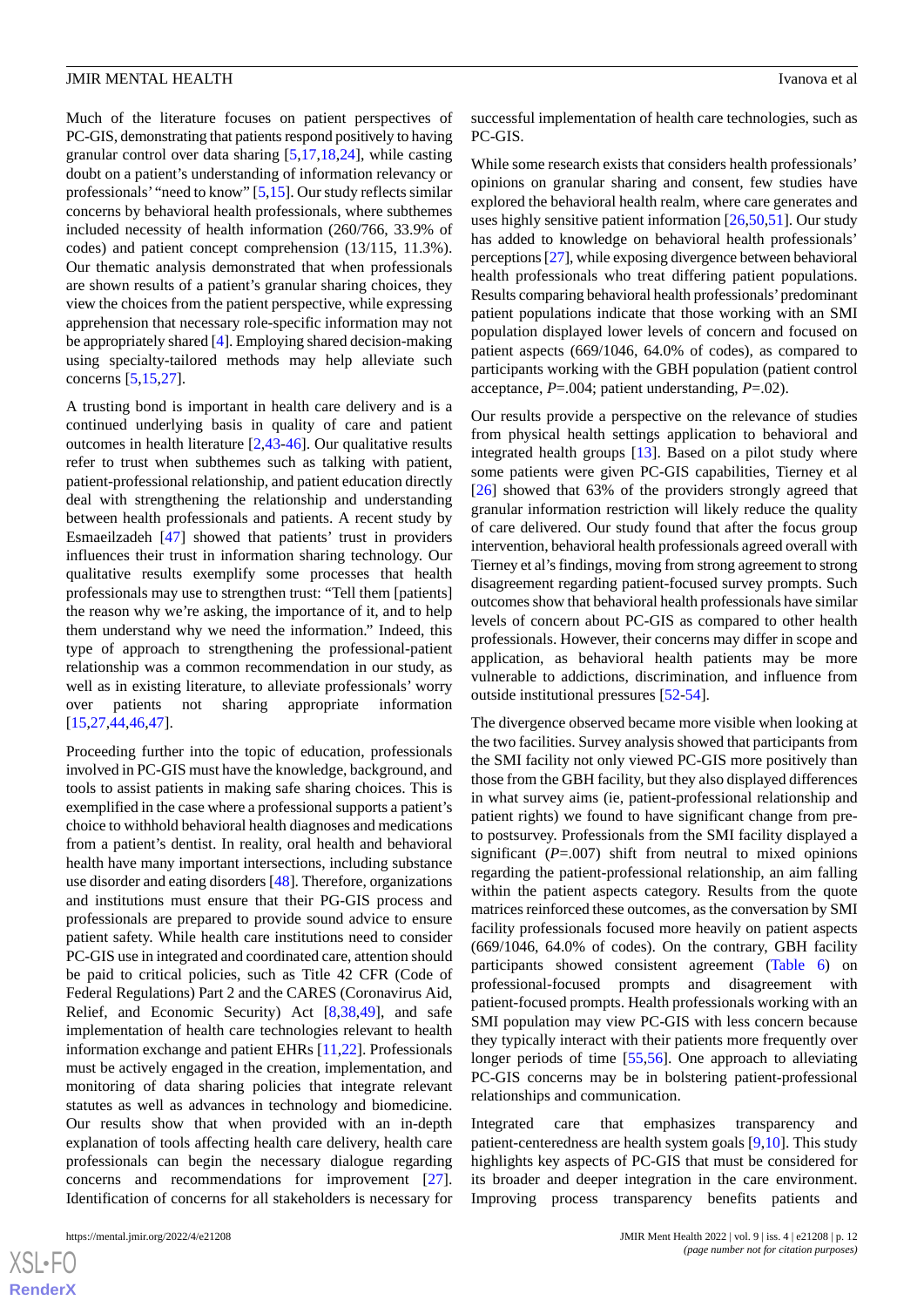professionals by exposing gaps in care, differences in patient safety and outcomes, and drivers of costs [[2](#page-12-1)[,9](#page-12-7),[15](#page-13-2)[,18](#page-13-8),[57\]](#page-15-0). Understanding diverse professional perspectives is critical in developing granular consent systems that balance patient-professional information needs. Results of this study will be used in the development of a PC-GIS tool, My Data Choices, to allow patients with behavioral health conditions to choose which medical records (eg, mental health information) to share with whom (eg, behavioral health providers) and for what purpose (eg, health care).

## **Limitations and Future Research**

While our study had a small number of participants, it was a demographically representative sample within each integrated care study site, capturing the essence of the integrated health care team and their role-inspired concerns and needs. The sample size may affect the study replicability; further research with a larger sample size and in a variety of behavioral health and integrated care settings is needed. Another limitation in our study is the pragmatic difference in recruitment methods to

accommodate facility leadership preference. Future work may consider semistructured interviews to more clearly identify differences in health professionals' needs. Finally, our study presented a single exemplar case derived from Soni et al [\[4](#page-12-3),[23\]](#page-13-7). Future studies could leverage additional patient data sharing scenarios.

## **Conclusions**

This study enhanced what is known about PC-GIS by systematically exploring the rationale behind behavioral health professionals'perceptions, using results from a study of PC-GIS by real patients using their own data. Outcomes show that as health care professionals learn about PC-GIS implementation, they develop greater levels of concern. However, professionals balanced their concern with material recommendations for PC-GIS process improvement that ranged from patient and staff education to strengthening patient trust. Participants agreed that an informed and transparent system for health information sharing is needed to foster the mutual trust required to implement robust PC-GIS.

## **Acknowledgments**

This work was supported by a grant from the National Institute of Mental Health for the following project: My Data Choices, Evaluation of Effective Consent Strategies for Patients With Behavioral Health Conditions (grant R01 MH108992). We thank our collaborating site members, Dr Veronica Sabater and Byron Hoston, for their support in data collection. We are also grateful for the thoughtful comments received from the journal reviewers.

## **Conflicts of Interest**

<span id="page-12-0"></span>None declared.

## <span id="page-12-1"></span>**References**

- <span id="page-12-2"></span>1. Neese B. Behavioral health vs mental health. Alvernia University. 2016. URL: [https://online.alvernia.edu/program-resources/](https://online.alvernia.edu/program-resources/behavioral-health-vs-mental-health/) [behavioral-health-vs-mental-health/](https://online.alvernia.edu/program-resources/behavioral-health-vs-mental-health/) [accessed 2019-12-12]
- <span id="page-12-3"></span>2. Ivanova J, Grando A, Murcko A, Saks M, Whitfield M, Dye C, et al. Mental health professionals' perceptions on patients control of data sharing. Health Informatics J 2020 Sep;26(3):2011-2029 [\[FREE Full text\]](https://journals.sagepub.com/doi/10.1177/1460458219893845?url_ver=Z39.88-2003&rfr_id=ori:rid:crossref.org&rfr_dat=cr_pub%3dpubmed) [doi: [10.1177/1460458219893845](http://dx.doi.org/10.1177/1460458219893845)] [Medline: [31912744](http://www.ncbi.nlm.nih.gov/entrez/query.fcgi?cmd=Retrieve&db=PubMed&list_uids=31912744&dopt=Abstract)]
- <span id="page-12-4"></span>3. Types of mental health professionals. NAMI: National Alliance on Mental Illness. URL: [https://www.nami.org/](https://www.nami.org/About-Mental-Illness/Treatments/Types-of-Mental-Health-Professionals) [About-Mental-Illness/Treatments/Types-of-Mental-Health-Professionals](https://www.nami.org/About-Mental-Illness/Treatments/Types-of-Mental-Health-Professionals) [accessed 2021-02-12]
- <span id="page-12-5"></span>4. Soni H, Grando A, Murcko A, Diaz S, Mukundan M, Idouraine N, et al. State of the art and a mixed-method personalized approach to assess patient perceptions on medical record sharing and sensitivity. J Biomed Inform 2020 Jan;101:103338 [[FREE Full text](https://linkinghub.elsevier.com/retrieve/pii/S1532-0464(19)30257-6)] [doi: [10.1016/j.jbi.2019.103338\]](http://dx.doi.org/10.1016/j.jbi.2019.103338) [Medline: [31726102](http://www.ncbi.nlm.nih.gov/entrez/query.fcgi?cmd=Retrieve&db=PubMed&list_uids=31726102&dopt=Abstract)]
- 5. Caine K, Hanania R. Patients want granular privacy control over health information in electronic medical records. J Am Med Inform Assoc 2013 Jan 01;20(1):7-15 [\[FREE Full text\]](http://europepmc.org/abstract/MED/23184192) [doi: [10.1136/amiajnl-2012-001023\]](http://dx.doi.org/10.1136/amiajnl-2012-001023) [Medline: [23184192\]](http://www.ncbi.nlm.nih.gov/entrez/query.fcgi?cmd=Retrieve&db=PubMed&list_uids=23184192&dopt=Abstract)
- <span id="page-12-6"></span>6. Bringing Behavioral Health into the Care Continuum: Opportunities to Improve Quality, Costs and Outcomes. Washington, DC: American Hospital Association; 2012 Jan. URL: [https://www.aha.org/guidesreports/](https://www.aha.org/guidesreports/2012-01-26-bringing-behavioral-health-care-continuum-opportunities-improve-quality) [2012-01-26-bringing-behavioral-health-care-continuum-opportunities-improve-quality](https://www.aha.org/guidesreports/2012-01-26-bringing-behavioral-health-care-continuum-opportunities-improve-quality) [accessed 2019-03-19]
- <span id="page-12-7"></span>7. Campbell A, McCarty D, Rieckmann T, McNeely J, Rotrosen J, Wu L, et al. Interpretation and integration of the federal substance use privacy protection rule in integrated health systems: A qualitative analysis. J Subst Abuse Treat 2019 Feb;97:41-46 [\[FREE Full text\]](http://europepmc.org/abstract/MED/30577898) [doi: [10.1016/j.jsat.2018.11.005\]](http://dx.doi.org/10.1016/j.jsat.2018.11.005) [Medline: [30577898\]](http://www.ncbi.nlm.nih.gov/entrez/query.fcgi?cmd=Retrieve&db=PubMed&list_uids=30577898&dopt=Abstract)
- <span id="page-12-8"></span>8. McCarty D, Rieckmann T, Baker R, McConnell K. The perceived impact of 42 CFR Part 2 on coordination and integration of care: A qualitative analysis. Psychiatr Serv 2017 Mar 01;68(3):245-249 [\[FREE Full text](http://europepmc.org/abstract/MED/27799017)] [doi: [10.1176/appi.ps.201600138\]](http://dx.doi.org/10.1176/appi.ps.201600138) [Medline: [27799017](http://www.ncbi.nlm.nih.gov/entrez/query.fcgi?cmd=Retrieve&db=PubMed&list_uids=27799017&dopt=Abstract)]
- 9. Klein S, Hostetter M. In focus: Integrating behavioral health and primary care. The Commonwealth Fund. 2014 Aug 28. URL: [https://www.commonwealthfund.org/publications/newsletter-article/2014/aug/](https://www.commonwealthfund.org/publications/newsletter-article/2014/aug/focus-integrating-behavioral-health-and-primary-care) [focus-integrating-behavioral-health-and-primary-care](https://www.commonwealthfund.org/publications/newsletter-article/2014/aug/focus-integrating-behavioral-health-and-primary-care) [accessed 2019-03-20]
- 10. Recommendations to the National Coordinator for Health IT. HealthIT.gov. URL: [https://www.healthit.gov/topic/](https://www.healthit.gov/topic/federal-advisory-committees/recommendations-national-coordinator-health-it) [federal-advisory-committees/recommendations-national-coordinator-health-it](https://www.healthit.gov/topic/federal-advisory-committees/recommendations-national-coordinator-health-it) [accessed 2019-06-11]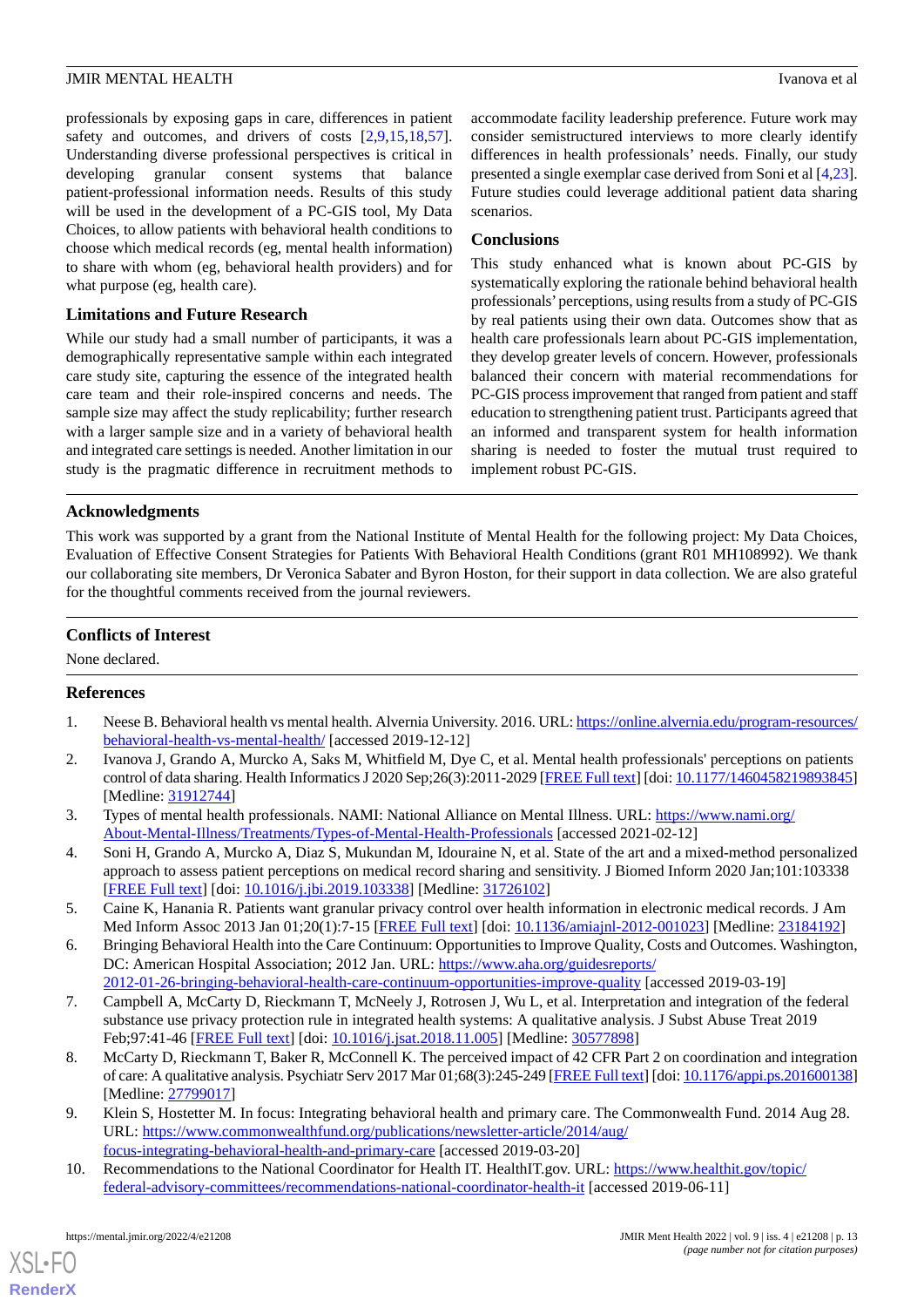## **JMIR MENTAL HEALTH** IVANOVA ET ALCOHOLOGICAL IN THE UNIVERSITY OF A LOCAL INCOLLECT IN THE UNIVERSITY OF A LOCAL INCOLLECT IN THE UNIVERSITY OF A LOCAL INCOLLECT IN THE UNIVERSITY OF A LOCAL INCOLLECT IN THE UNIVERSITY OF

- <span id="page-13-17"></span>11. Wiljer D, Urowitz S, Apatu E, DeLenardo C, Eysenbach G, Harth T, Canadian Committee for Patient Accessible Health Records. Patient accessible electronic health records: Exploring recommendations for successful implementation strategies. J Med Internet Res 2008 Oct 31;10(4):e34 [[FREE Full text](https://www.jmir.org/2008/4/e34/)] [doi: [10.2196/jmir.1061](http://dx.doi.org/10.2196/jmir.1061)] [Medline: [18974036](http://www.ncbi.nlm.nih.gov/entrez/query.fcgi?cmd=Retrieve&db=PubMed&list_uids=18974036&dopt=Abstract)]
- <span id="page-13-1"></span><span id="page-13-0"></span>12. Leonard KJ, Wiljer D. Patients are destined to manage their care. Healthc Q 2007;10(3):76-78 [[FREE Full text](http://www.longwoods.com/product.php?productid=18928)] [doi: [10.12927/hcq.2007.18928](http://dx.doi.org/10.12927/hcq.2007.18928)] [Medline: [17626550](http://www.ncbi.nlm.nih.gov/entrez/query.fcgi?cmd=Retrieve&db=PubMed&list_uids=17626550&dopt=Abstract)]
- 13. Institute of Medicine (US) Committee on Quality Assurance and Accreditation Guidelines for Managed Behavioral Health Care. Challenges in delivery of behavioral health care. In: Edmunds M, Frank R, Hogan M, McCarty D, Robinson-Beale R, Weisner C, editors. Managing Managed Care: Quality Improvement in Behavioral Health. Washington, DC: The National Academies Press; 1997.
- <span id="page-13-2"></span>14. Mental health by the numbers. NAMI: National Alliance on Mental Illness. URL: [https://www.nami.org/Learn-More/](https://www.nami.org/Learn-More/Mental-Health-By-the-Numbers) [Mental-Health-By-the-Numbers](https://www.nami.org/Learn-More/Mental-Health-By-the-Numbers) [accessed 2019-03-19]
- <span id="page-13-3"></span>15. Grando A, Ivanova J, Hiestand M, Soni H, Murcko A, Saks M, et al. Mental health professional perspectives on health data sharing: Mixed methods study. Health Informatics J 2020 Sep;26(3):2067-2082 [\[FREE Full text\]](https://journals.sagepub.com/doi/10.1177/1460458219893848?url_ver=Z39.88-2003&rfr_id=ori:rid:crossref.org&rfr_dat=cr_pub%3dpubmed) [doi: [10.1177/1460458219893848\]](http://dx.doi.org/10.1177/1460458219893848) [Medline: [31928295\]](http://www.ncbi.nlm.nih.gov/entrez/query.fcgi?cmd=Retrieve&db=PubMed&list_uids=31928295&dopt=Abstract)
- <span id="page-13-5"></span>16. Kim J, Kim H, Bell E, Bath T, Paul P, Pham A, et al. Patient perspectives about decisions to share medical data and biospecimens for research. JAMA Netw Open 2019 Aug 02;2(8):e199550 [\[FREE Full text](https://jamanetwork.com/journals/jamanetworkopen/fullarticle/10.1001/jamanetworkopen.2019.9550)] [doi: [10.1001/jamanetworkopen.2019.9550](http://dx.doi.org/10.1001/jamanetworkopen.2019.9550)] [Medline: [31433479](http://www.ncbi.nlm.nih.gov/entrez/query.fcgi?cmd=Retrieve&db=PubMed&list_uids=31433479&dopt=Abstract)]
- <span id="page-13-8"></span>17. Kim H, Bell E, Kim J, Sitapati A, Ramsdell J, Farcas C, et al. iCONCUR: Informed consent for clinical data and bio-sample use for research. J Am Med Inform Assoc 2017 Mar 01;24(2):380-387 [[FREE Full text](http://europepmc.org/abstract/MED/27589942)] [doi: [10.1093/jamia/ocw115](http://dx.doi.org/10.1093/jamia/ocw115)] [Medline: [27589942](http://www.ncbi.nlm.nih.gov/entrez/query.fcgi?cmd=Retrieve&db=PubMed&list_uids=27589942&dopt=Abstract)]
- <span id="page-13-9"></span>18. Bell SK, Mejilla R, Anselmo M, Darer J, Elmore J, Leveille S, et al. When doctors share visit notes with patients: A study of patient and doctor perceptions of documentation errors, safety opportunities and the patient-doctor relationship. BMJ Qual Saf 2017 Apr;26(4):262-270 [[FREE Full text](http://europepmc.org/abstract/MED/27193032)] [doi: [10.1136/bmjqs-2015-004697\]](http://dx.doi.org/10.1136/bmjqs-2015-004697) [Medline: [27193032](http://www.ncbi.nlm.nih.gov/entrez/query.fcgi?cmd=Retrieve&db=PubMed&list_uids=27193032&dopt=Abstract)]
- 19. Grando MA, Murcko A, Mahankali S, Saks M, Zent M, Chern D, et al. A study to elicit behavioral health patients' and providers' opinions on health records consent. J Law Med Ethics 2017 Jun;45(2):238-259 [[FREE Full text](http://europepmc.org/abstract/MED/30976154)] [doi: [10.1177/1073110517720653\]](http://dx.doi.org/10.1177/1073110517720653) [Medline: [30976154\]](http://www.ncbi.nlm.nih.gov/entrez/query.fcgi?cmd=Retrieve&db=PubMed&list_uids=30976154&dopt=Abstract)
- <span id="page-13-4"></span>20. Grando A, Schwab R. Building and evaluating an ontology-based tool for reasoning about consent permission. In: Proceedings of the AMIA Annual Symposium. 2013 Presented at: AMIA Annual Symposium; November 16-20, 2013; Washington, DC p. 514-523 URL: [https://www.ncbi.nlm.nih.gov/pmc/articles/PMC3900195/pdf/amia\\_2013\\_symposium\\_514.pdf](https://www.ncbi.nlm.nih.gov/pmc/articles/PMC3900195/pdf/amia_2013_symposium_514.pdf)
- <span id="page-13-6"></span>21. Soni H, Grando A, Murcko A, Bayuk M, Chandrashekar P, Mukundan M, et al. Current state of electronic consent processes in behavioral health: Outcomes from an observational study. In: Proceedings of the AMIA Annual Symposium. 2018 Presented at: AMIA Annual Symposium; November 3-7, 2018; San Francisco, CA p. 1607-1616 URL: [https://www.](https://www.ncbi.nlm.nih.gov/pmc/articles/PMC5977724/pdf/2731718.pdf) [ncbi.nlm.nih.gov/pmc/articles/PMC5977724/pdf/2731718.pdf](https://www.ncbi.nlm.nih.gov/pmc/articles/PMC5977724/pdf/2731718.pdf)
- <span id="page-13-10"></span><span id="page-13-7"></span>22. Caine K, Kohn S, Lawrence C, Hanania R, Meslin E, Tierney W. Designing a patient-centered user interface for access decisions about EHR data: Implications from patient interviews. J Gen Intern Med 2015 Jan;30 Suppl 1:S7-S16 [[FREE](http://europepmc.org/abstract/MED/25480719) [Full text\]](http://europepmc.org/abstract/MED/25480719) [doi: [10.1007/s11606-014-3049-9](http://dx.doi.org/10.1007/s11606-014-3049-9)] [Medline: [25480719](http://www.ncbi.nlm.nih.gov/entrez/query.fcgi?cmd=Retrieve&db=PubMed&list_uids=25480719&dopt=Abstract)]
- <span id="page-13-11"></span>23. Soni H, Ivanova J, Grando A, Murcko A, Chern D, Dye C, et al. A pilot comparison of medical records sensitivity perspectives of patients with behavioral health conditions and healthcare providers. Health Informatics J 2021;27(2):1-19 [[FREE Full](https://journals.sagepub.com/doi/10.1177/14604582211009925?url_ver=Z39.88-2003&rfr_id=ori:rid:crossref.org&rfr_dat=cr_pub%3dpubmed) [text](https://journals.sagepub.com/doi/10.1177/14604582211009925?url_ver=Z39.88-2003&rfr_id=ori:rid:crossref.org&rfr_dat=cr_pub%3dpubmed)] [doi: [10.1177/14604582211009925\]](http://dx.doi.org/10.1177/14604582211009925) [Medline: [33878989\]](http://www.ncbi.nlm.nih.gov/entrez/query.fcgi?cmd=Retrieve&db=PubMed&list_uids=33878989&dopt=Abstract)
- <span id="page-13-12"></span>24. Schwartz P, Caine K, Alpert S, Meslin E, Carroll A, Tierney W. Patient preferences in controlling access to their electronic health records: A prospective cohort study in primary care. J Gen Intern Med 2015 Jan;30 Suppl 1:S25-S30 [\[FREE Full](http://europepmc.org/abstract/MED/25480721) [text](http://europepmc.org/abstract/MED/25480721)] [doi: [10.1007/s11606-014-3054-z](http://dx.doi.org/10.1007/s11606-014-3054-z)] [Medline: [25480721\]](http://www.ncbi.nlm.nih.gov/entrez/query.fcgi?cmd=Retrieve&db=PubMed&list_uids=25480721&dopt=Abstract)
- <span id="page-13-13"></span>25. Campos-Castillo C, Anthony DL. The double-edged sword of electronic health records: Implications for patient disclosure. J Am Med Inform Assoc 2015 Apr;22(e1):e130-e140. [doi: [10.1136/amiajnl-2014-002804\]](http://dx.doi.org/10.1136/amiajnl-2014-002804) [Medline: [25059953](http://www.ncbi.nlm.nih.gov/entrez/query.fcgi?cmd=Retrieve&db=PubMed&list_uids=25059953&dopt=Abstract)]
- <span id="page-13-14"></span>26. Tierney W, Alpert S, Byrket A, Caine K, Leventhal J, Meslin E, et al. Provider responses to patients controlling access to their electronic health records: A prospective cohort study in primary care. J Gen Intern Med 2015 Jan;30 Suppl 1:S31-S37 [[FREE Full text](http://europepmc.org/abstract/MED/25480720)] [doi: [10.1007/s11606-014-3053-0\]](http://dx.doi.org/10.1007/s11606-014-3053-0) [Medline: [25480720](http://www.ncbi.nlm.nih.gov/entrez/query.fcgi?cmd=Retrieve&db=PubMed&list_uids=25480720&dopt=Abstract)]
- <span id="page-13-15"></span>27. Ivanova J, Tang T, Idouraine N, Murcko A, Whitfield MJ, Dye C, et al. Behavioral Health Professionals'Perceptions of Patient-Controlled Granular Information Sharing (Part 2): Focus Group Study. JMIR Ment Health 2022;9(4):e18792 [\[FREE](https://mental.jmir.org/2022/4/e18792) [Full text\]](https://mental.jmir.org/2022/4/e18792) [doi: [10.2196/18792\]](http://dx.doi.org/10.2196/18792)
- <span id="page-13-16"></span>28. Morrison E, George V, Mosqueda L. Primary care for adults with physical disabilities: Perceptions from consumer and provider focus groups. Fam Med 2008 Oct;40(9):645-651 [\[FREE Full text\]](http://www.stfm.org/fmhub/fm2008/October/Elizabeth645.pdf) [Medline: [18830840\]](http://www.ncbi.nlm.nih.gov/entrez/query.fcgi?cmd=Retrieve&db=PubMed&list_uids=18830840&dopt=Abstract)
- 29. Witry M, Doucette W, Daly J, Levy B, Chrischilles E. Family physician perceptions of personal health records. Perspect Health Inf Manag 2010 Jan 01;7:1d [[FREE Full text](http://europepmc.org/abstract/MED/20697465)] [Medline: [20697465](http://www.ncbi.nlm.nih.gov/entrez/query.fcgi?cmd=Retrieve&db=PubMed&list_uids=20697465&dopt=Abstract)]
- 30. King T, Brankovic L, Gillard P. Perspectives of Australian adults about protecting the privacy of their health information in statistical databases. Int J Med Inform 2012 Apr;81(4):279-289. [doi: [10.1016/j.ijmedinf.2012.01.005](http://dx.doi.org/10.1016/j.ijmedinf.2012.01.005)] [Medline: [22306206](http://www.ncbi.nlm.nih.gov/entrez/query.fcgi?cmd=Retrieve&db=PubMed&list_uids=22306206&dopt=Abstract)]
- 31. Mundfrom D, Shaw D, Ke T. Minimum sample size recommendations for conducting factor analyses. Int J Test 2005 Jun;5(2):159-168. [doi: [10.1207/s15327574ijt0502\\_4\]](http://dx.doi.org/10.1207/s15327574ijt0502_4)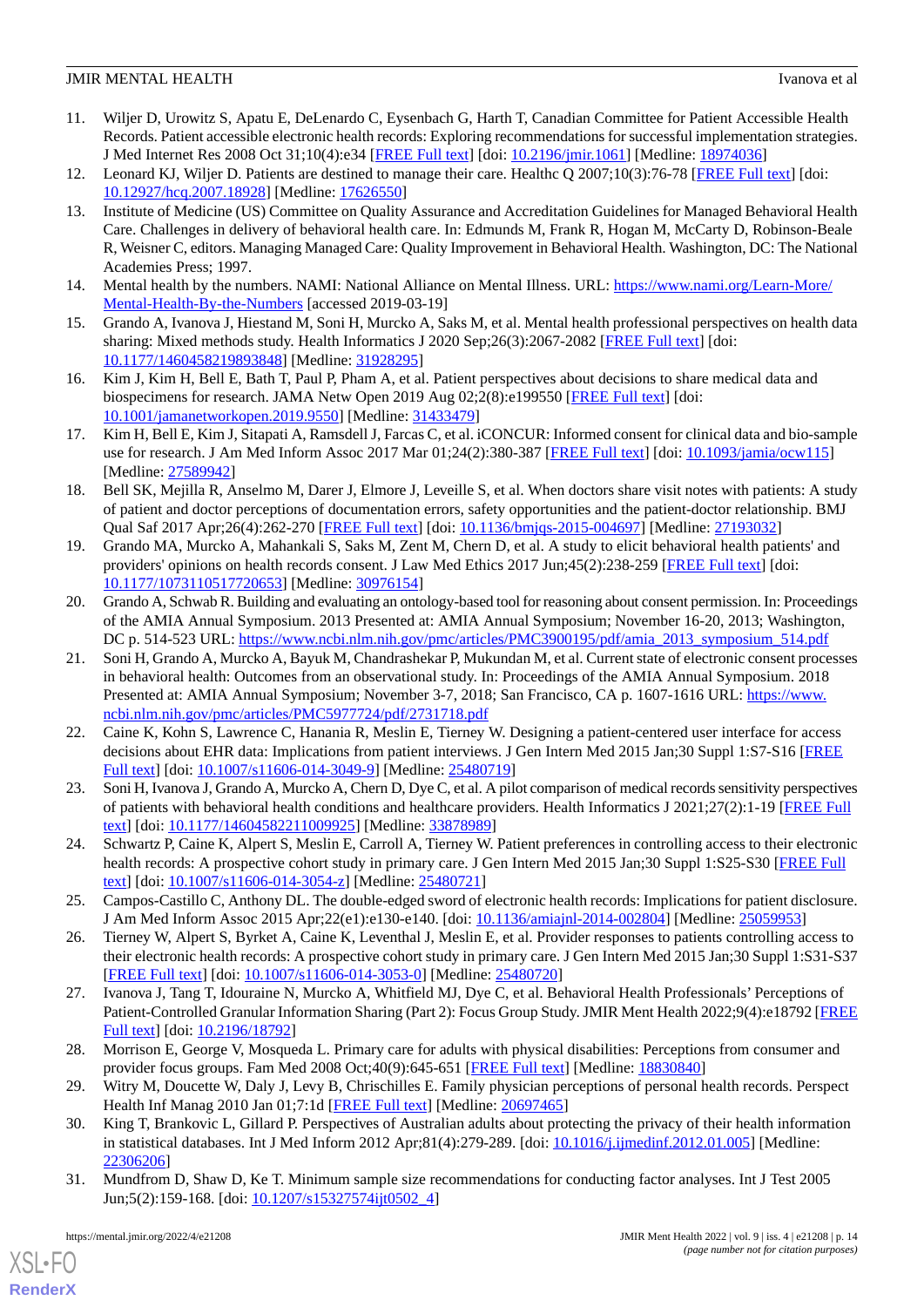## **JMIR MENTAL HEALTH** IVANOVA ET ALCOHOLOGICAL IN THE UNIVERSITY OF A LOCAL INCOLLECT IN THE UNIVERSITY OF A LOCAL INCOLLECT IN THE UNIVERSITY OF A LOCAL INCOLLECT IN THE UNIVERSITY OF A LOCAL INCOLLECT IN THE UNIVERSITY OF

- 32. Williams B, Onsman A, Brown T. Exploratory factor analysis: A five-step guide for novices. Australas J Paramed 2010 Aug 02;8(3):990399 [\[FREE Full text\]](https://ajp.paramedics.org/index.php/ajp/article/view/93/90) [doi: [10.33151/ajp.8.3.93\]](http://dx.doi.org/10.33151/ajp.8.3.93)
- <span id="page-14-1"></span><span id="page-14-0"></span>33. Henson R, Roberts J. Use of exploratory factor analysis in published research. Educ Psychol Meas 2016 Jul 02;66(3):393-416. [doi: [10.1177/0013164405282485](http://dx.doi.org/10.1177/0013164405282485)]
- <span id="page-14-2"></span>34. George D, Mallery P. SPSS for Windows Step by Step: A Simple Guide and Reference, 10.0 Update. 3rd edition. Boston, MA: Allyn & Bacon, Inc; 2000.
- <span id="page-14-3"></span>35. Bernard HR. Research Methods in Anthropology: Qualitative and Quantitative Approaches. 5th edition. Lanham, MD: Rowman Altamira; 2011.
- <span id="page-14-4"></span>36. Simonian SJ, Tarnowski KJ, Park A, Bekeny P. Child, parent, and physician perceived satisfaction with pediatric outpatient visits. J Dev Behav Pediatr 1993;14(1):8-12. [doi: [10.1097/00004703-199302000-00002](http://dx.doi.org/10.1097/00004703-199302000-00002)]
- <span id="page-14-5"></span>37. Fitzgerald J, Stansfield R, Tang T, Oh M, Frohna A, Armbruster B, et al. Patient and provider perceptions of diabetes: Measuring and evaluating differences. Patient Educ Couns 2008 Jan;70(1):118-125 [\[FREE Full text](http://europepmc.org/abstract/MED/17997265)] [doi: [10.1016/j.pec.2007.09.005\]](http://dx.doi.org/10.1016/j.pec.2007.09.005) [Medline: [17997265](http://www.ncbi.nlm.nih.gov/entrez/query.fcgi?cmd=Retrieve&db=PubMed&list_uids=17997265&dopt=Abstract)]
- <span id="page-14-6"></span>38. Saks M, Grando A, Murcko A, Millea C. Granular patient control of personal health information: Federal and state law considerations. Jurimetrics 2018;58(4):411-435 [[FREE Full text](http://europepmc.org/abstract/MED/31798215)] [Medline: [31798215\]](http://www.ncbi.nlm.nih.gov/entrez/query.fcgi?cmd=Retrieve&db=PubMed&list_uids=31798215&dopt=Abstract)
- <span id="page-14-7"></span>39. Roth C, Lim Y, Pevnick J, Asch S, McGlynn E. The challenge of measuring quality of care from the electronic health record. Am J Med Qual 2009;24(5):385-394. [doi: [10.1177/1062860609336627\]](http://dx.doi.org/10.1177/1062860609336627) [Medline: [19482968\]](http://www.ncbi.nlm.nih.gov/entrez/query.fcgi?cmd=Retrieve&db=PubMed&list_uids=19482968&dopt=Abstract)
- <span id="page-14-9"></span><span id="page-14-8"></span>40. Montero-Marín J, Prado-Abril J, Botella C, Mayoral-Cleries F, Baños R, Herrera-Mercadal P, et al. Expectations among patients and health professionals regarding web-based interventions for depression in primary care: A qualitative study. J Med Internet Res 2015 Mar 10;17(3):e67 [[FREE Full text](https://www.jmir.org/2015/3/e67/)] [doi: [10.2196/jmir.3985](http://dx.doi.org/10.2196/jmir.3985)] [Medline: [25757358\]](http://www.ncbi.nlm.nih.gov/entrez/query.fcgi?cmd=Retrieve&db=PubMed&list_uids=25757358&dopt=Abstract)
- <span id="page-14-10"></span>41. Transcribe. URL:<https://transcribe.wreally.com/> [accessed 2019-10-25]
- 42. Braun V, Clarke V. Using thematic analysis in psychology. Qual Res Psychol 2006 Jan;3(2):77-101. [doi: [10.1191/1478088706qp063oa](http://dx.doi.org/10.1191/1478088706qp063oa)]
- <span id="page-14-13"></span>43. Schoenthaler A, Montague E, Baier Manwell L, Brown R, Schwartz M, Linzer M. Patient-physician racial/ethnic concordance and blood pressure control: The role of trust and medication adherence. Ethn Health 2014;19(5):565-578 [\[FREE Full text](http://europepmc.org/abstract/MED/24266617)] [doi: [10.1080/13557858.2013.857764](http://dx.doi.org/10.1080/13557858.2013.857764)] [Medline: [24266617\]](http://www.ncbi.nlm.nih.gov/entrez/query.fcgi?cmd=Retrieve&db=PubMed&list_uids=24266617&dopt=Abstract)
- 44. Schneider I, Konijn E, Righetti F, Rusbult C. A healthy dose of trust: The relationship between interpersonal trust and health. Pers Relatsh 2011;18:668. [doi: [10.1111/j.1475-6811.2010.01338.x](http://dx.doi.org/10.1111/j.1475-6811.2010.01338.x)]
- <span id="page-14-11"></span>45. Pugh PM, Perrin P, Rybarczyk B, Tan J. Racism, mental health, healthcare provider trust, and medication adherence among Black patients in safety-net primary care. J Clin Psychol Med Settings 2021 Mar;28(1):181-190. [doi: [10.1007/s10880-020-09702-y\]](http://dx.doi.org/10.1007/s10880-020-09702-y) [Medline: [32008136\]](http://www.ncbi.nlm.nih.gov/entrez/query.fcgi?cmd=Retrieve&db=PubMed&list_uids=32008136&dopt=Abstract)
- <span id="page-14-12"></span>46. Kisekka V, Giboney J. The effectiveness of health care information technologies: Evaluation of trust, security beliefs, and privacy as determinants of health care outcomes. J Med Internet Res 2018 Apr 11;20(4):e107 [[FREE Full text](https://www.jmir.org/2018/4/e107/)] [doi: [10.2196/jmir.9014](http://dx.doi.org/10.2196/jmir.9014)] [Medline: [29643052](http://www.ncbi.nlm.nih.gov/entrez/query.fcgi?cmd=Retrieve&db=PubMed&list_uids=29643052&dopt=Abstract)]
- <span id="page-14-15"></span><span id="page-14-14"></span>47. Esmaeilzadeh P. The impacts of the perceived transparency of privacy policies and trust in providers for building trust in health information exchange: Empirical study. JMIR Med Inform 2019 Nov 26;7(4):e14050 [[FREE Full text](https://medinform.jmir.org/2019/4/e14050/)] [doi: [10.2196/14050\]](http://dx.doi.org/10.2196/14050) [Medline: [31769757\]](http://www.ncbi.nlm.nih.gov/entrez/query.fcgi?cmd=Retrieve&db=PubMed&list_uids=31769757&dopt=Abstract)
- <span id="page-14-16"></span>48. Pitułaj A, Kiejna A, Dominiak M. Negative synergy of mental disorders and oral diseases versus general health. Dent Med Probl 2019;56(2):197-201 [\[FREE Full text\]](https://dmp.umw.edu.pl/pdf/2019/56/2/197.pdf) [doi: [10.17219/dmp/105253\]](http://dx.doi.org/10.17219/dmp/105253) [Medline: [31099501](http://www.ncbi.nlm.nih.gov/entrez/query.fcgi?cmd=Retrieve&db=PubMed&list_uids=31099501&dopt=Abstract)]
- <span id="page-14-18"></span><span id="page-14-17"></span>49. Knopf A. Confidentiality of substance use disorder treatment records: Update. Brown Univ Child Adolesc Psychopharmacol Update 2020 Jun;22(6):1-3. [doi: [10.1002/cpu.30496](http://dx.doi.org/10.1002/cpu.30496)]
- 50. Wright A, Soran C, Jenter C, Volk L, Bates D, Simon S. Physician attitudes toward health information exchange: Results of a statewide survey. J Am Med Inform Assoc 2010 Jan 01;17(1):66-70 [[FREE Full text](https://academic.oup.com/jamia/article/17/1/66/705227)] [doi: [10.1197/jamia.m3241](http://dx.doi.org/10.1197/jamia.m3241)]
- 51. Patel V, Abramson E, Edwards A, Malhotra S, Kaushal R. Physicians' potential use and preferences related to health information exchange. Int J Med Inform 2011 Mar;80(3):171-180. [doi: [10.1016/j.ijmedinf.2010.11.008](http://dx.doi.org/10.1016/j.ijmedinf.2010.11.008)] [Medline: [21156351\]](http://www.ncbi.nlm.nih.gov/entrez/query.fcgi?cmd=Retrieve&db=PubMed&list_uids=21156351&dopt=Abstract)
- <span id="page-14-19"></span>52. Mays V, Jones A, Delany-Brumsey A, Coles C, Cochran S. Perceived discrimination in healthcare and mental health/substance abuse treatment among Blacks, Latinos, and Whites. Med Care 2017;55:173. [doi: [10.1097/mlr.0000000000000638](http://dx.doi.org/10.1097/mlr.0000000000000638)]
- <span id="page-14-20"></span>53. Ross C, Goldner E. Stigma, negative attitudes and discrimination towards mental illness within the nursing profession: A review of the literature. J Psychiatr Ment Health Nurs 2009 Aug;16(6):558-567. [doi: [10.1111/j.1365-2850.2009.01399.x](http://dx.doi.org/10.1111/j.1365-2850.2009.01399.x)] [Medline: [19594679](http://www.ncbi.nlm.nih.gov/entrez/query.fcgi?cmd=Retrieve&db=PubMed&list_uids=19594679&dopt=Abstract)]
- <span id="page-14-21"></span>54. Knaak S, Mantler E, Szeto A. Mental illness-related stigma in healthcare: Barriers to access and care and evidence-based solutions. Healthc Manage Forum 2017 Mar;30(2):111-116 [\[FREE Full text\]](https://journals.sagepub.com/doi/10.1177/0840470416679413?url_ver=Z39.88-2003&rfr_id=ori:rid:crossref.org&rfr_dat=cr_pub%3dpubmed) [doi: [10.1177/0840470416679413](http://dx.doi.org/10.1177/0840470416679413)] [Medline: [28929889](http://www.ncbi.nlm.nih.gov/entrez/query.fcgi?cmd=Retrieve&db=PubMed&list_uids=28929889&dopt=Abstract)]
- 55. Khatib A, Farraj F. Differences in the level of trust in mental health providers among individuals with severe mental illnesses. Int J Health Sci 2014;2(4):33-46. [doi: [10.15640/ijhs.v2n4a3\]](http://dx.doi.org/10.15640/ijhs.v2n4a3)
- 56. Maura J, Weisman de Mamani A. Mental health disparities, treatment engagement, and attrition among racial/ethnic minorities with severe mental illness: A review. J Clin Psychol Med Settings 2017 Dec;24(3-4):187-210. [doi: [10.1007/s10880-017-9510-2\]](http://dx.doi.org/10.1007/s10880-017-9510-2) [Medline: [28900779](http://www.ncbi.nlm.nih.gov/entrez/query.fcgi?cmd=Retrieve&db=PubMed&list_uids=28900779&dopt=Abstract)]